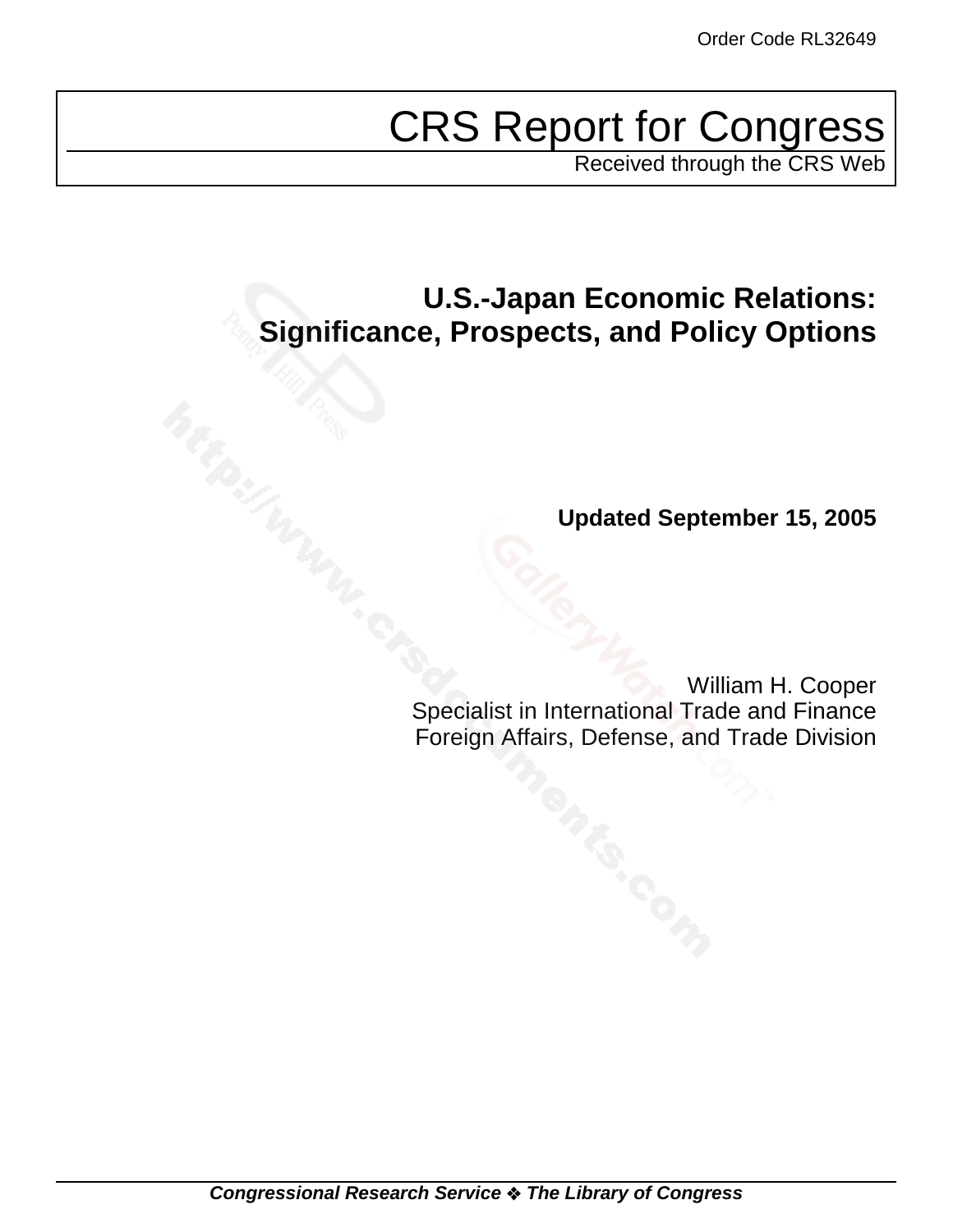# U.S.-Japan Economic Relations: Significance, Prospects, and Policy Options

#### **Summary**

Japan and the United States are the two largest economic powers. Together they account for over 40% of world domestic product, for a significant portion of international trade in goods and services, and for a major portion of international investment. This economic clout makes the United States and Japan powerful actors in the world economy. Economic conditions in the United States and Japan have a significant impact on the rest of the world. Furthermore, the U.S.-Japan bilateral economic relationship can influence economic conditions in other countries.

The U.S.-Japan economic relationship is very strong and mutually advantageous. The two economies are highly integrated via trade in goods and services — they are large markets for each other's exports and important sources of imports. More importantly, Japan and the United States are closely connected via capital flows. Japan is the largest foreign source of financing of the U.S. national debt and will likely remain so for the foreseeable future, as the mounting U.S. debt needs to be financed and the stock of U.S. domestic savings remains insufficient to meet the demand. Japan is also a significant source of foreign private portfolio and direct investment in the United States, and the United States is the origin of much of the foreign investment in Japan.

The *relative* significance of Japan and the United States as each other's economic partner has diminished somewhat with the rise of China as an economic power, and with U.S. economic ties with Canada and Mexico deepening as a result of the North American Free Trade Agreement (NAFTA). Nevertheless, analyses of trade and other economic data suggest that the bilateral relationship remains important, and policy leaders of both countries face the challenge of how to manage it.

During the last decade policy leaders seem to have made a deliberate effort to drastically reduce the friction that prevailed in the economic relationship. On the one hand, this calmer environment has stabilized the bilateral relationship and permitted the two countries to focus their attention on other issues of mutual interest, such as national security. On the other hand, as some have argued, the friendlier environment masks serious problems that require more attention, such as continuing Japanese failure to resolve long-standing market access barriers to U.S. exports of autos and auto parts and flat glass and the failure of the two countries to reduce bilateral trade imbalances. Failure to resolve any of these outstanding issues could cause heightened friction between the two countries.

U.S. and Japanese leaders have several options on how to manage their relationship including stronger reliance on the World Trade Organization; special bilateral negotiating frameworks and agreements; or a free trade agreement. Each option has its advantages and drawbacks and they are not necessarily mutually exclusive. This report will be updated as events warrant.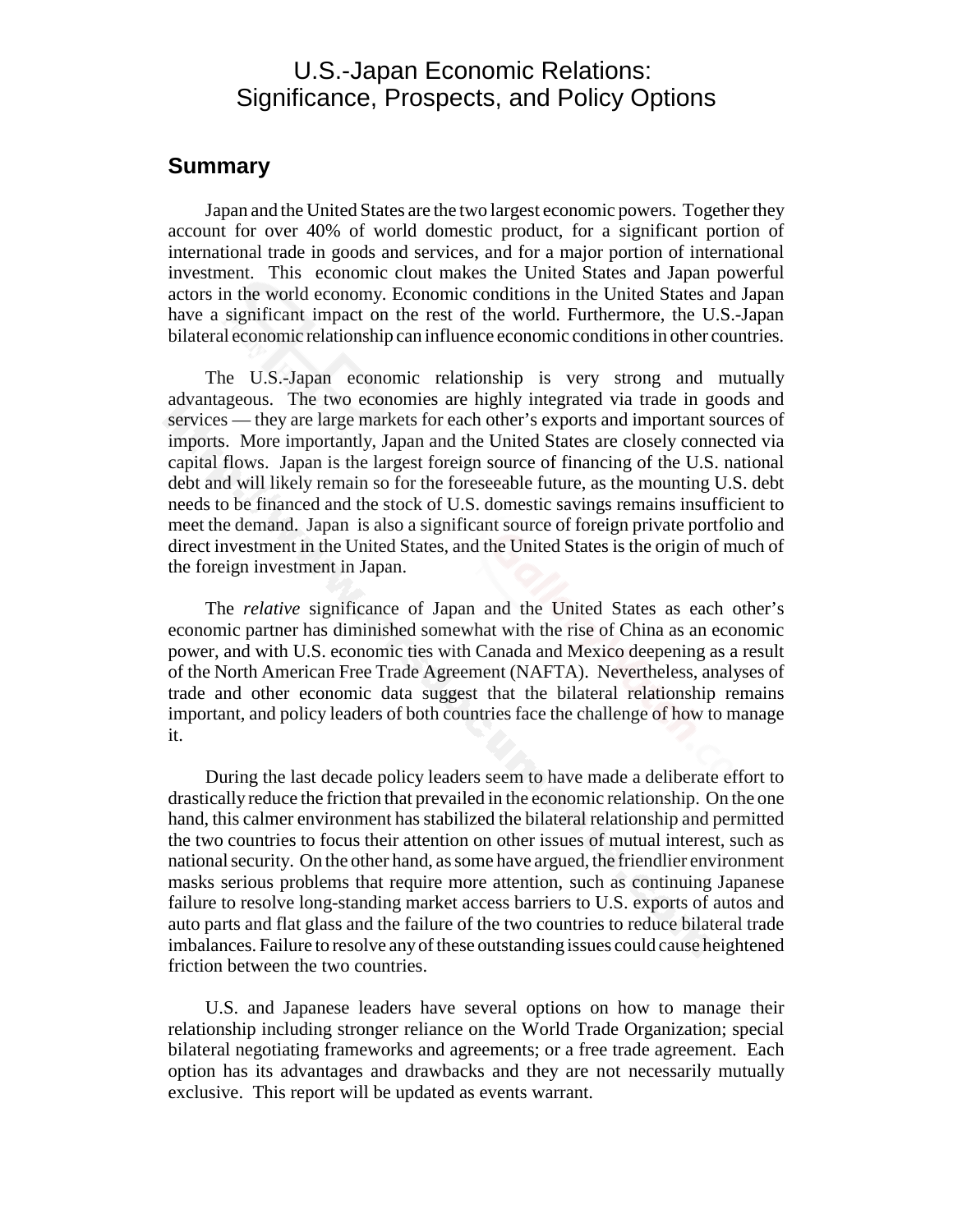# **Contents**

| The Bilateral Economic Relationship and Shifting U.S. and Japanese  |  |
|---------------------------------------------------------------------|--|
|                                                                     |  |
|                                                                     |  |
|                                                                     |  |
|                                                                     |  |
|                                                                     |  |
|                                                                     |  |
|                                                                     |  |
|                                                                     |  |
|                                                                     |  |
|                                                                     |  |
|                                                                     |  |
|                                                                     |  |
|                                                                     |  |
|                                                                     |  |
|                                                                     |  |
|                                                                     |  |
|                                                                     |  |
|                                                                     |  |
|                                                                     |  |
|                                                                     |  |
|                                                                     |  |
|                                                                     |  |
|                                                                     |  |
|                                                                     |  |
| Appendix A: Managing the U.S.-Japan Economic Relationship - A Brief |  |
|                                                                     |  |
|                                                                     |  |

# **List of Tables**

| Table 1. Key Comparative Economic Indicators for the United States and        |  |
|-------------------------------------------------------------------------------|--|
|                                                                               |  |
|                                                                               |  |
|                                                                               |  |
| Table 4. U.S.-Japanese Foreign Direct Investment (FDI) Positions, 1996-2003 6 |  |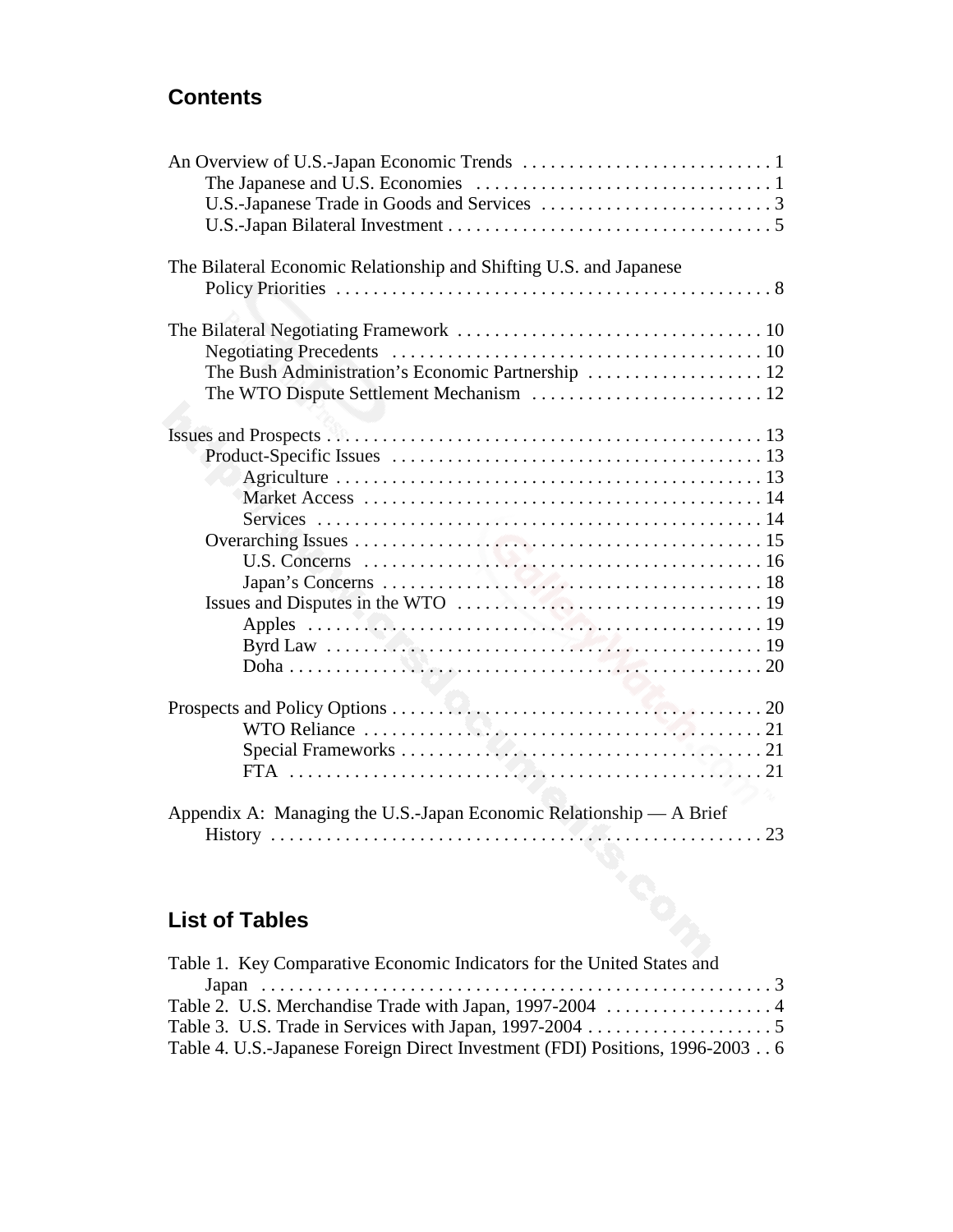# U.S.-Japan Economic Relations: Significance, Prospects, and Policy Options

Japan and the United States are the two largest economic powers. Together they account for over 40% of world domestic product. This economic clout makes the United States and Japan powerful forces by which they affect each other's economic conditions and the conditions of other countries. Economic conditions in the United States and Japan have a significant impact on the rest of the world. Furthermore, the U.S.-Japan bilateral economic relationship itself can influence economic conditions in other countries.

The shape and tone of the U.S.-Japan bilateral relationship has changed recently, with relations very tense during some periods and calm during others. The means and manner by which the United States and Japan have managed their economic relationship has also changed over time. Yet, the two countries remain very important economic partners, accounting for significant shares of each other's foreign trade and investment, even though their relative significance has declined.

Thus, U.S.-Japan economic relationship is important to U.S. national interests and to the U.S. Congress. It has been the subject of oversight hearings and trade legislation, and the Congress plays a critical role in shaping U.S. economic policy toward Japan. To assist the Congress in fulfilling its responsibilities, this report explores: (1) the significance and state of U.S.-Japan economic ties; (2) how the ties have changed over time, (3) the possible options for managing the relationship might be.

# **An Overview of U.S.-Japan Economic Trends**

The U.S. and Japanese economies remain closely intertwined through trade and capital flows. U.S. and Japanese political leaders have not always given U.S.-Japan relationship the priority commensurate with its economic importance; nevertheless, the data and other indicators suggest that the relationship bears attention.

# **The Japanese and U.S. Economies**

The U.S. and Japanese economies are in some respects very similar. They are large industrialized economies that have provided their residents with a high standard of living. However, as **Table 1** points out, they are very different in some critical ways. The U.S. economy is roughly 2½ times larger than Japan's both on a nominal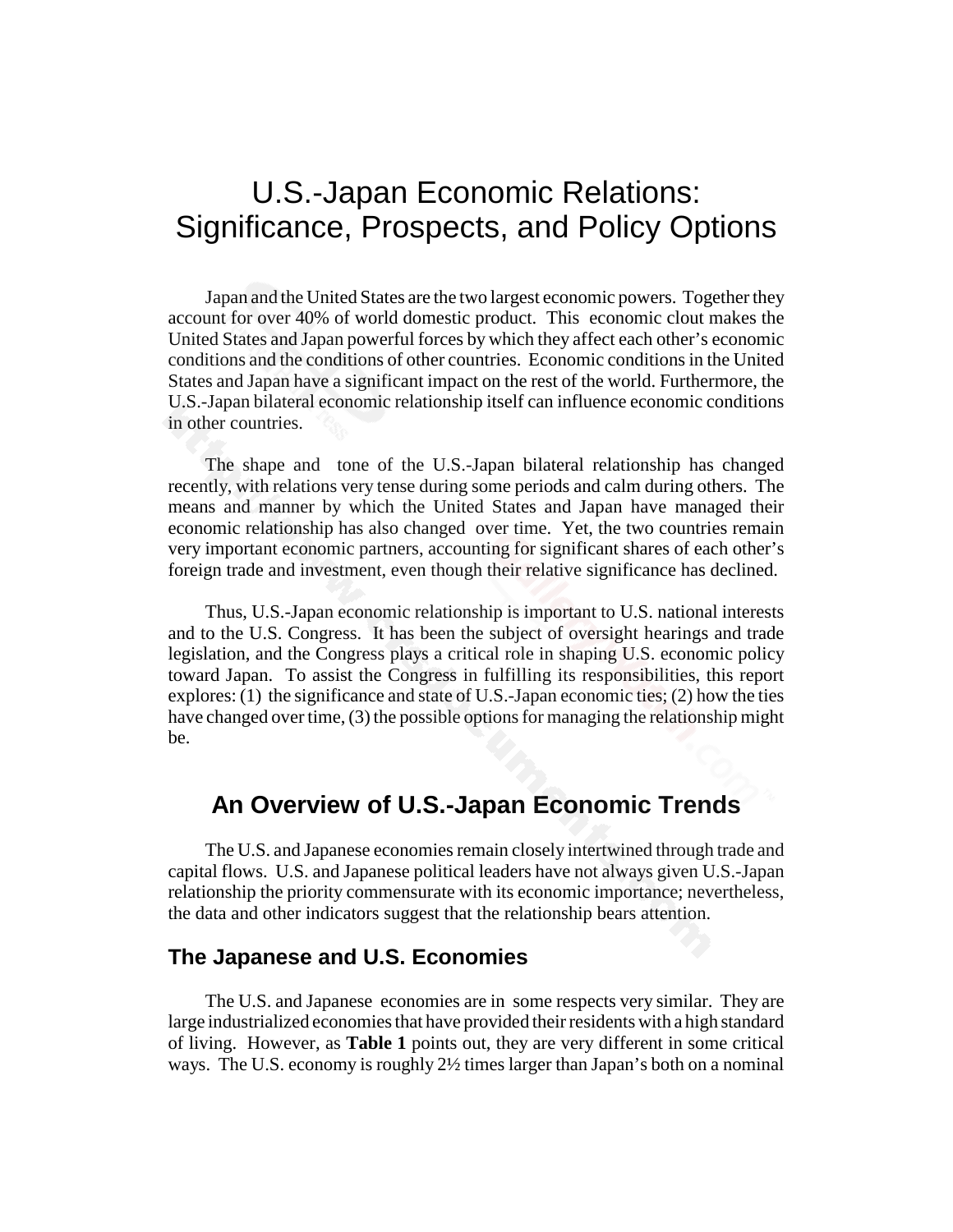and purchasing power parity (PPP) basis.<sup>1</sup> The Japanese standard of living is slightly lower than the U.S. standard of living measured on a nominal per capita/GDP basis and even lower when measured on a PPP per capita/GDP basis. (The latter measurement reflects the high cost in Japan for food, fuel and other basic necessities compared to the United States.) Japan has also endured slow economic growth or even recessions during the past decade while U.S. economic growth in general has been generally robust. The U.S. average annual GDP growth rate during the last ten years has been almost 3 times that of Japan's. Exports are more important to the Japanese economy than are imports as measured as ratios to GDP, while the opposite is the case for the U.S. economy. The United States continually incurs current account deficits, while Japan earns current account surpluses.

Furthermore, Japan has continually exceeded the United States in terms of savings. The gross national savings rate in Japan is more than  $2\frac{1}{2}$  times that of the United States (27.2% vs. 10.3%). Many economists consider the strong propensity to save in Japan relative to the United States as the primary reason why the United States has incurred current account trade deficits with Japan for many years, and why Japan continues to be a major net creditor while the United States is a net debtor. At the same time, Japan has built up a huge volume of public debt, and its debt burden as a ratio of GDP is more than twice that of the United States. Japan's public debt has soared in the last decade as it has attempted to stimulate growth with extra government spending.

<sup>&</sup>lt;sup>1</sup> Purchasing power parity (PPP) measurements are the value of foreign currencies in U.S. dollars based on the actual purchasing power of such currency. The PPP exchange rate is then used to convert foreign economic data in national currencies into U.S. dollars.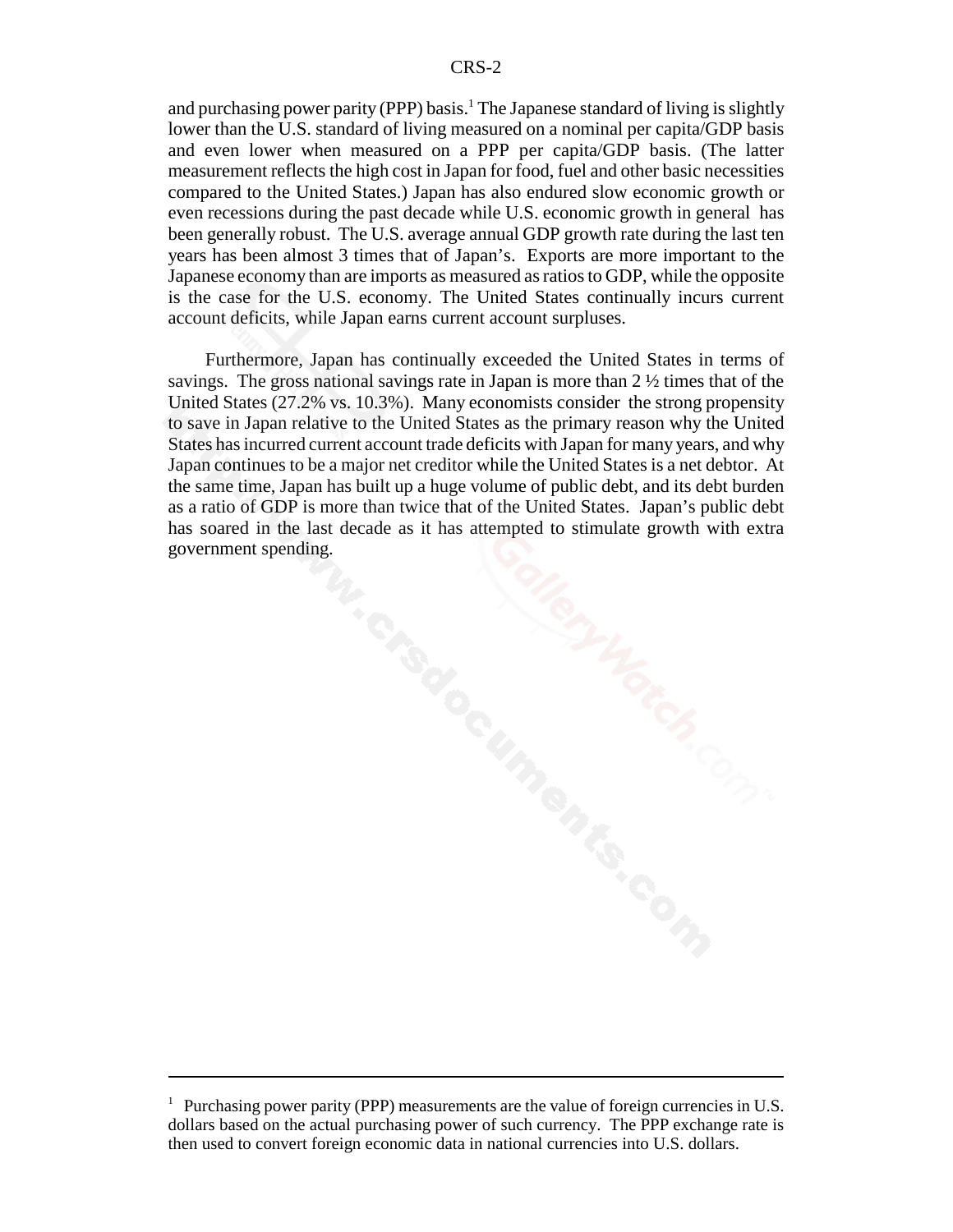|                                                                        | <b>Japan</b>     | <b>United States</b> |
|------------------------------------------------------------------------|------------------|----------------------|
| GDP (2003)<br>Nominal (billions of \$U.S.)<br>PPP (billions of \$U.S.) | 4,297<br>3,381   | 11,004<br>11,004     |
| Per Capita GDP (2003)<br>Nominal<br>PPP (U.S. Dollars)                 | 33,778<br>28,031 | 37,900<br>37,900     |
| <b>Real GDP Growth Rates</b><br>(2003)                                 | 2.5%             | 3.0%                 |
| Average Annual Real GDP Growth Rate<br>$(1994 - 2003)$                 | 1.3%             | 3.3%                 |
| Exports as % GDP $(2003)$<br>Imports as % GDP (2003)                   | 11.0%<br>8.0%    | 6.7%<br>11.5%        |
| <b>Current Account Balance</b><br>as % of GDP (2003)                   | 3.2%             | $-4.8%$              |
| Gross National Savings Rate (2003)                                     | 27.2%            | 10.3%                |
| Recorded Unemployment Rates (2003)                                     | 5.3%             | 6.0%                 |
| Public Debt/GDP (2003)                                                 | 157.3%           | 62.4%                |

#### **Table 1. Key Comparative Economic Indicators for the United States and Japan**

**Source:** Economist Intelligence Unit

### **U.S.-Japanese Trade in Goods and Services**

U.S.-Japanese bilateral trade in goods and services has grown over time, although recently the level of bilateral trade turnover has plateaued. As **Table 2** shows, U.S.-Japan total trade in goods attained a record level in 2000 but has declined since then. U.S. exports to Japan dropped about 20% from \$64.9 billion in 2000 to \$54.4 billion in 2004. U.S. imports have increased recently from \$118.0 billion in 2003 to \$129.6 billion in 2004. In contrast, U.S. trade and Japanese trade with the rest of the world has increased substantially.

U.S. imports from Japan are concentrated within three main categories. About 75% of those imports in 2003 consisted of passenger cars and parts; computers and components; office machinery parts; and electrical machinery (primarily video cameras). U.S. exports to Japan are much more diverse, but a major portion of those exports are in computers and components; gas turbines (turbojets, turbo-propellers, etc); office machinery parts; electrical machinery (integrated circuits and electrical apparatus for line telephone systems); optical and medical equipment; and agricultural products such as wheat and meat.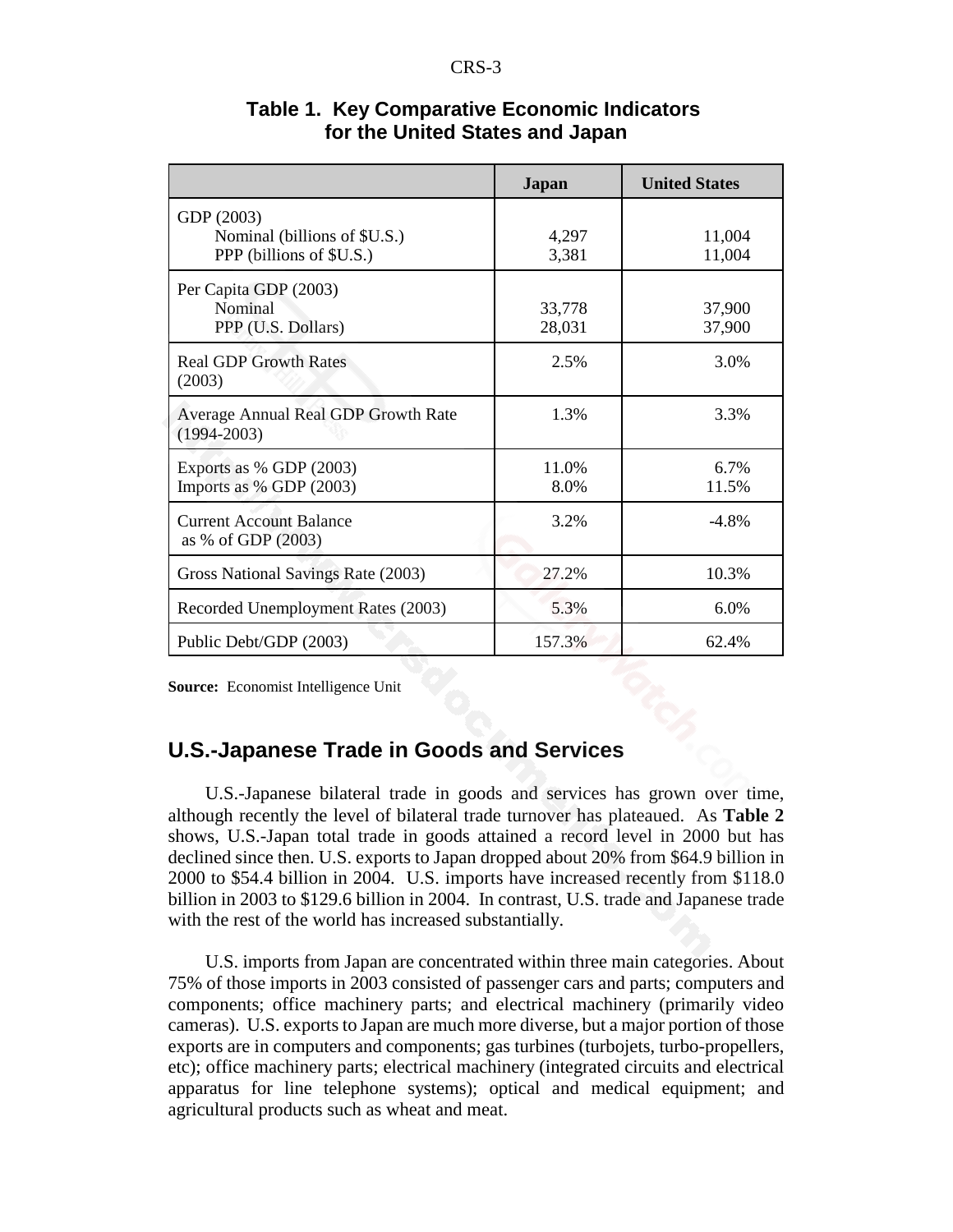| Year | <b>U.S. Exports</b> | <b>U.S. Imports</b> | <b>Trade Turnover</b> | <b>U.S. Balances</b> |
|------|---------------------|---------------------|-----------------------|----------------------|
| 1997 | 65.5                | 121.7               | 187.2                 | $-56.1$              |
| 1998 | 57.9                | 122.0               | 179.9                 | $-64.1$              |
| 1999 | 57.5                | 131.4               | 188.9                 | $-73.9$              |
| 2000 | 64.9                | 146.5               | 211.4                 | $-81.6$              |
| 2001 | 57.5                | 126.5               | 184.0                 | $-69.0$              |
| 2002 | 51.4                | 121.4               | 172.8                 | $-70.0$              |
| 2003 | 52.1                | 118.0               | 170.1                 | $-66.0$              |
| 2004 | 54.4                | 129.6               | 184.0                 | $-75.2$              |

**Table 2. U.S. Merchandise Trade with Japan, 1997-2004** (billions of \$ U.S.)

**Source:** U.S. Department of Commerce, Bureau of the Census.

Although U.S.-Japan bilateral trade remains large, the importance of the United States and Japan as their respective trade partners has been diminishing. In 1996, Japan accounted for 10.8% of U.S. exports and was the second largest (next to Canada) U.S. export market. By 2004, Japan accounted for 6.6% of U.S. exports and had declined to the third largest U.S. export market (behind Canada and Mexico). In 1996, Japan accounted for 14.5% U.S. imports and was the second largest (next to Canada) source of U.S. imports. However, by 2004, it accounted for 8.8% and declined to the fourth largest source behind Canada, China, and Mexico.

As late of as 2001, the United States was the largest source of Japanese imports, accounting for 18.1%, but slipped to second place behind China since 2003. The United States has been and remains Japan's most important export market. The relative shares and rankings of countries in export and import markets of trading partners have little significance in economic terms but often influence the shape and management of trade policies.

The emergence of China and other East Asian countries has played a role in the declining significance of the United States in Japan's trade. In the last decade, Japanese trade flows have shifted decidedly towards East Asia from the United States. In 1994, 38.6% of Japanese exports went to and 33.0% of Japanese imports came from ten of the largest economies in East Asia.<sup>2</sup> By 2003, 44.9% of Japanese exports and 42.4% of Japanese imports were with the ten countries of East Asia. China is the fastest growing Japanese trade partner. China accounted for 67.8% of

<sup>&</sup>lt;sup>2</sup> China, Hong Kong, Indonesia, South Korea, Malaysia, Phillippines, Singapore, Thailand, and Taiwan.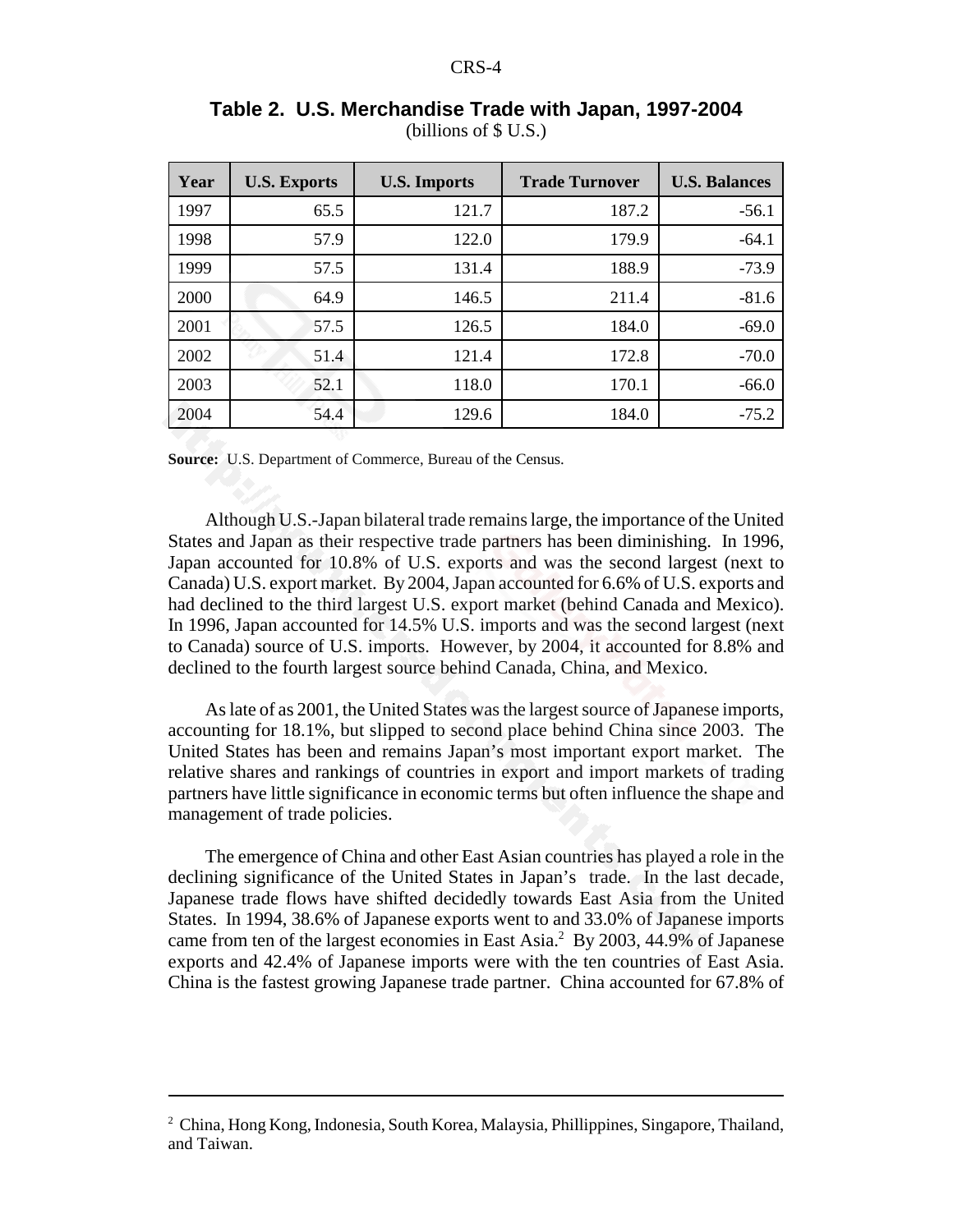the increase in total Japanese exports and 41.1% of the increase in total Japanese imports between 2002 and 2003.<sup>3</sup>

Similarly, the geographic pattern of U.S. trade has shifted. Mexico and, to a lesser degree, China have surpassed Japan in U.S. trade as noted above.

U.S.-Japan trade in services has increased, at least on the U.S. import side, although it remains relatively modest.4 (See **Table 3**.) The United States exports a variety of services to Japan in the form of travel services, passenger fares, and "other transportation;" royalties and licensing fees; and other private services. U.S. imports of services from Japan consisted mostly of transportation other than passenger fees, royalties and licensing fees, and other private services. The United States has realized surpluses in its bilateral trade in services with Japan, but those surpluses have been declining.

**Table 3. U.S. Trade in Services with Japan, 1997-2004** (billions of \$ U.S.)

| Year | <b>U.S. Exports</b> | <b>U.S. Imports</b> | <b>Trade Turnover</b> | <b>U.S. Balances</b> |
|------|---------------------|---------------------|-----------------------|----------------------|
| 1997 | 34.3                | 14.9                | 49.2                  | 19.4                 |
| 1998 | 30.7                | 14.8                | 45.5                  | 15.9                 |
| 1999 | 31.9                | 17.4                | 49.3                  | 14.5                 |
| 2000 | 33.7                | 18.8                | 52.5                  | 14.9                 |
| 2001 | 30.5                | 18.0                | 48.5                  | 12.5                 |
| 2002 | 30.4                | 18.9                | 49.3                  | 11.5                 |
| 2003 | 30.1                | 20.0                | 50.1                  | 10.2                 |
| 2004 | 35.6                | 21.4                | 57.0                  | 14.2                 |

**Source:** U.S. Department of Commerce, Bureau of Economic Analysis.

### **U.S.-Japan Bilateral Investment**

Along with trade in goods and services, foreign direct (investments in manufacturing facilities, businesses, and real estate) and portfolio investments (investments in government securities, corporate stocks and bonds, and bank

<sup>&</sup>lt;sup>3</sup> CRS calculations based on data found in World Trade Atlas trade data base. Global Trade Information Services, Inc. Washington, D.C.

<sup>&</sup>lt;sup>4</sup> The data capture "cross-border" trade in services. Because they are intangible, most services are bought and sold where the buyer and seller are located in close proximity, for example, sold by a foreign-owned company in the country of the buyer. The data, therefore, under report the volume of trade in services.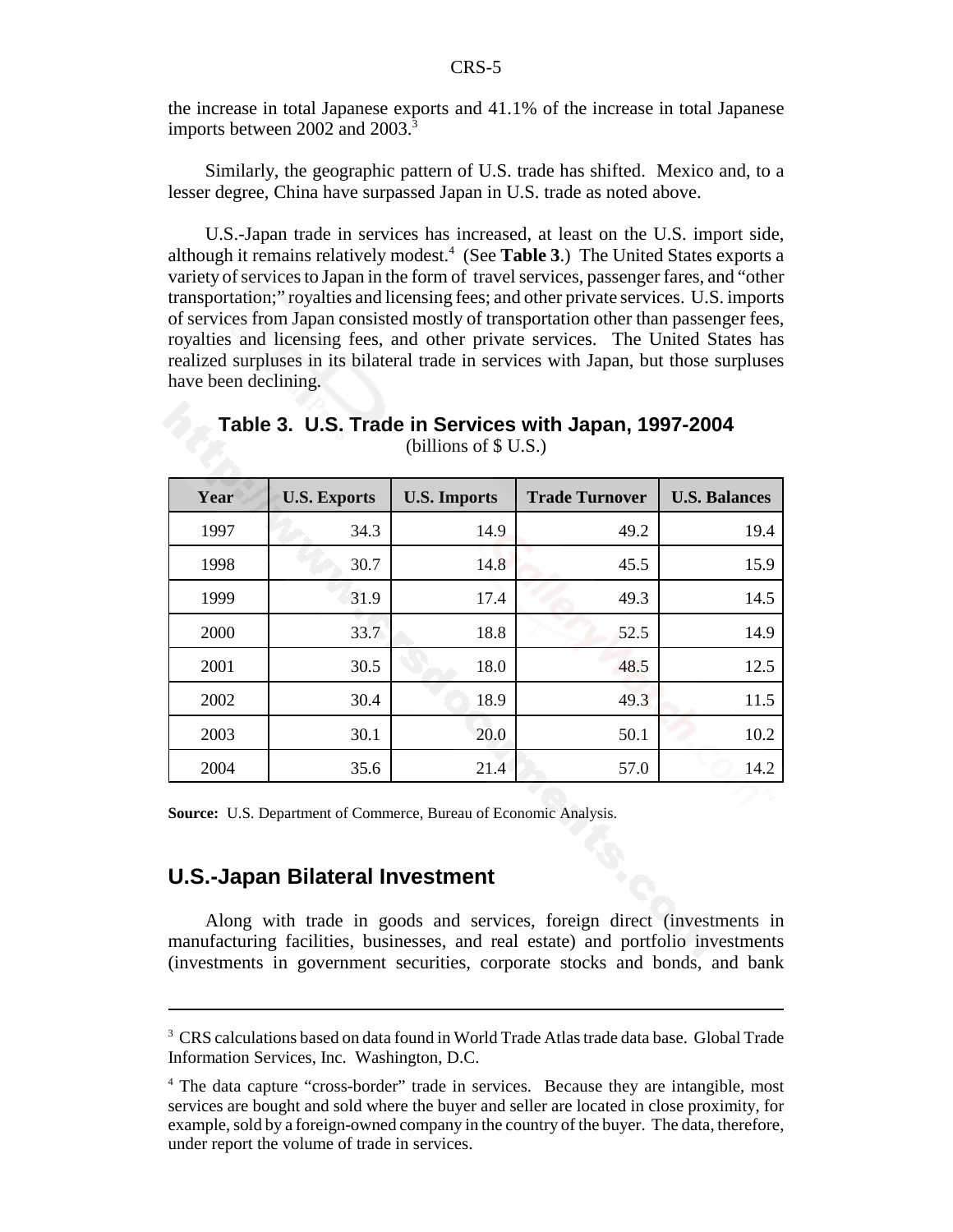deposits) between residents of the United States and Japan also define the economic relationship. The value of portfolio and direct investments between the United States and Japan exceeds the value of trade in goods and services. In addition, investments, particularly foreign direct investments (**Table 4**) signify a long-term financial commitment on the part of the investor. In 2003, \$60.0 billion in assets flowed to Japan from the United States on a net basis, and \$140.6 billion flowed from Japan to the United States on a net basis.<sup>5</sup>

#### **Table 4. U.S.-Japanese Foreign Direct Investment (FDI) Positions, 1996-2003**

Historical-Cost Basis (billions of \$ U.S.)

|      | Japanese FDI in U.S. | <b>U.S. FDI</b> in Japan |
|------|----------------------|--------------------------|
| 1996 | 116.1                | 34.6                     |
| 1997 | 125.0                | 33.9                     |
| 1998 | 134.3                | 41.4                     |
| 1999 | 153.8                | 55.1                     |
| 2000 | 159.7                | 57.1                     |
| 2001 | 150.0                | 58.2                     |
| 2002 | 152.0                | 65.7                     |
| 2003 | 159.3                | 73.4                     |

**Source:** U.S. Department of Commerce, Bureau of Economic Analysis. **Note:** Figures are cumulative FDI.

Foreign direct investment (FDI) consists of investments in real estate, manufacturing plants, and retail facilities, in which the foreign investor owns 10% or more of the entity. FDI can be new establishments or mergers with or acquisitions of already established locally based enterprises. Investors seek to take advantage of skilled labor or other resources of the local economy, to produce goods or services tailored to the local market, to avoid foreign trade barriers, and for other reasons.

The United States has consistently been the largest source of FDI in Japan. From 1996 to 2002, U.S. FDI in Japan almost doubled, albeit from a low base of \$34.6 billion to \$65.7 billion. The sharp increase in investments was largely the result of acquisitions by U.S. firms of Japanese entities that were facing bankruptcy, rather than investments. However, \$65.7 billion in U.S. FDI in Japan in 2002, pales in comparison to U.S. FDI in some other, smaller, fully industrialized countries. For example, U.S. FDI in 2002 totaled \$145.5 billion in the Netherlands and \$255.4

<sup>5</sup> U.S. Department of Commerce, Bureau of Economic Analysis, *U.S. International Transactions, 2003,* at [http://www.bea.gov/bea/di1.htm].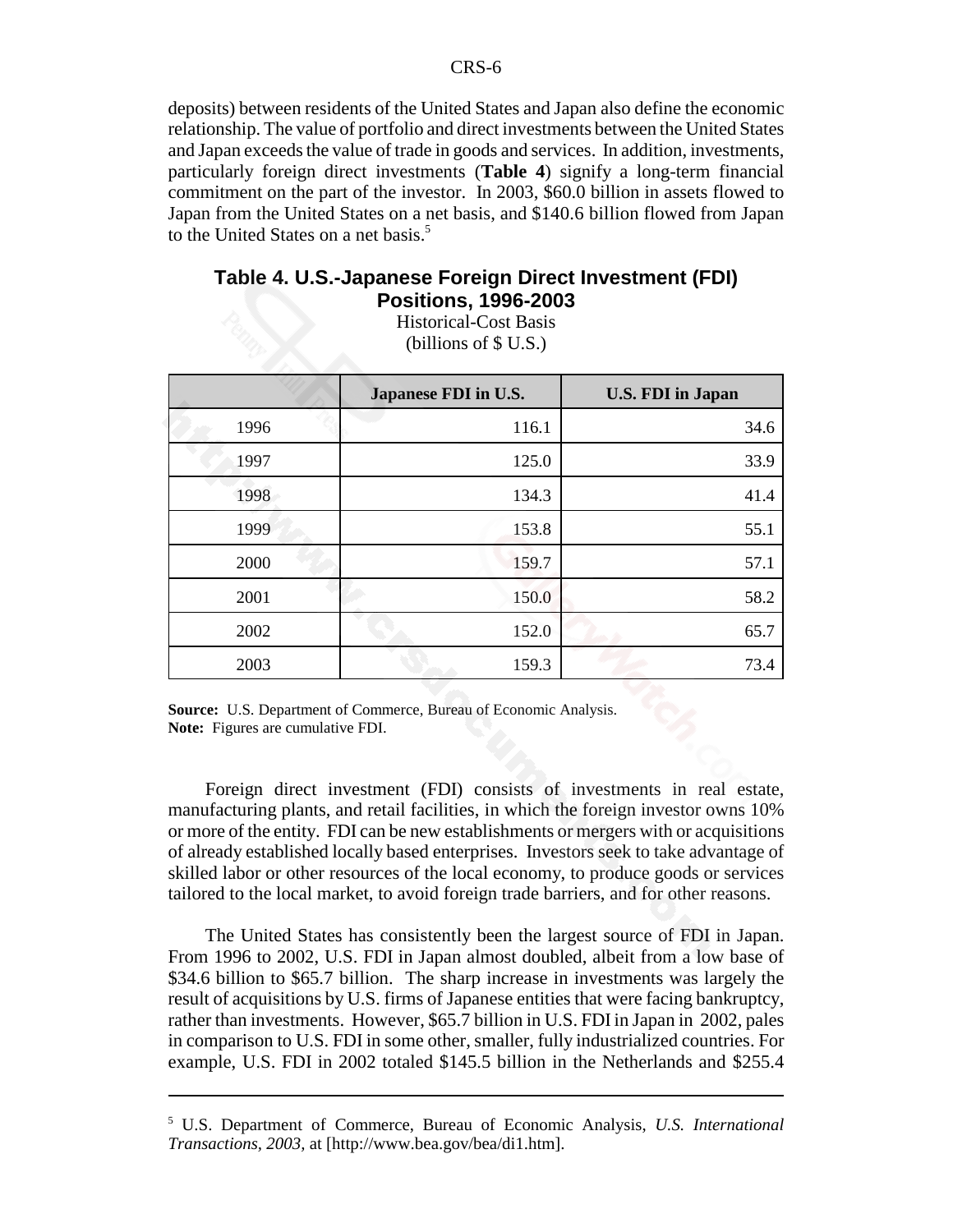billion in the United Kingdom.<sup>6</sup> The Japanese economy has been relatively "closed" to foreign investment, and the level of foreign direct investment in Japan consistently ranks among the lowest of industrialized countries.

Over the years, Japanese investors have established a strong presence in the United States. Japanese FDI in the United States surged in the 1980s and continued to increase in the 1990s. In the 1980s, Japanese investors acquired such high-profile U.S. assets as Columbia Pictures, Rockefeller Center, and Pebble Beach Golf Course. These investments followed surges in Japanese investments in the United States by Japanese consumer electronics firms and auto producers. (Many of these acquisitions were not profitable for Japanese investors.) The rapid increase of the investments and their high visibility generated concerns in the United States of Japan "buying up the United States." By 2000, the level of Japanese FDI in the United States rose to \$159.7 billion but declined to \$152.0 billion by 2002. In 2002, Japanese majority owned affiliates in the United States employed 697,000 U.S. workers.<sup>7</sup>

Japan's relative importance to the United States as a source of FDI has declined markedly in recent years. In the 1980s, Japan became the largest source of FDI in the United States surpassing the United Kingdom, the traditional leader. By 2002, Japan had dropped to the fourth largest source of FDI (\$152.0 billion), far behind the United Kingdom (\$283.3 billion) and France (\$170.6 billion), and slightly behind the Netherlands (\$154.8 billion).<sup>8</sup>

In addition to foreign direct investment, substantial amounts of capital flow between the United States and Japan in the form of portfolio investments. At the end of 2002 , U.S. investors held \$140.5 billion in Japanese corporate stocks and \$34.5 billion in Japanese bonds.

Japanese investors are by far the leading foreign holders of U.S. Treasury securities that finance the U.S. national debt, and their importance has soared over the last few years. At the end of 2002, the Japanese government and private investors held \$386.7 billion in U.S. government securities.<sup>9</sup> By the end of June 2004, Japanese residents held \$689.3. billion in U.S. securities, or nearly 10% of the total privately held outstanding Federal securities and more than four times the amount held by residents of Mainland China (\$164.9 billion) and the United Kingdom  $($126.5.4 billion).$ <sup>10</sup> Japanese holdings of U.S. Treasury securities are especially important, and underscore the debtor/creditor link between the United States and Japan. As the U.S. government continues to incur budget deficits and maintains a low national savings rate, the United States has had to rely increasingly on foreign creditors to finance the rising national debt. This has some potentially problematic implications for U.S. interest rates. For example, if Japanese investors decided to

<sup>6</sup> U.S. Department of Commerce, Bureau of Economic Analysis.

<sup>7</sup> Ibid.

<sup>8</sup> Ibid.

<sup>9</sup> *Survey of Current Business,* July 2003, pp. 15-17.

 $10$  U.S. Department of the Treasury, at [http://www.treas.gov/tic/].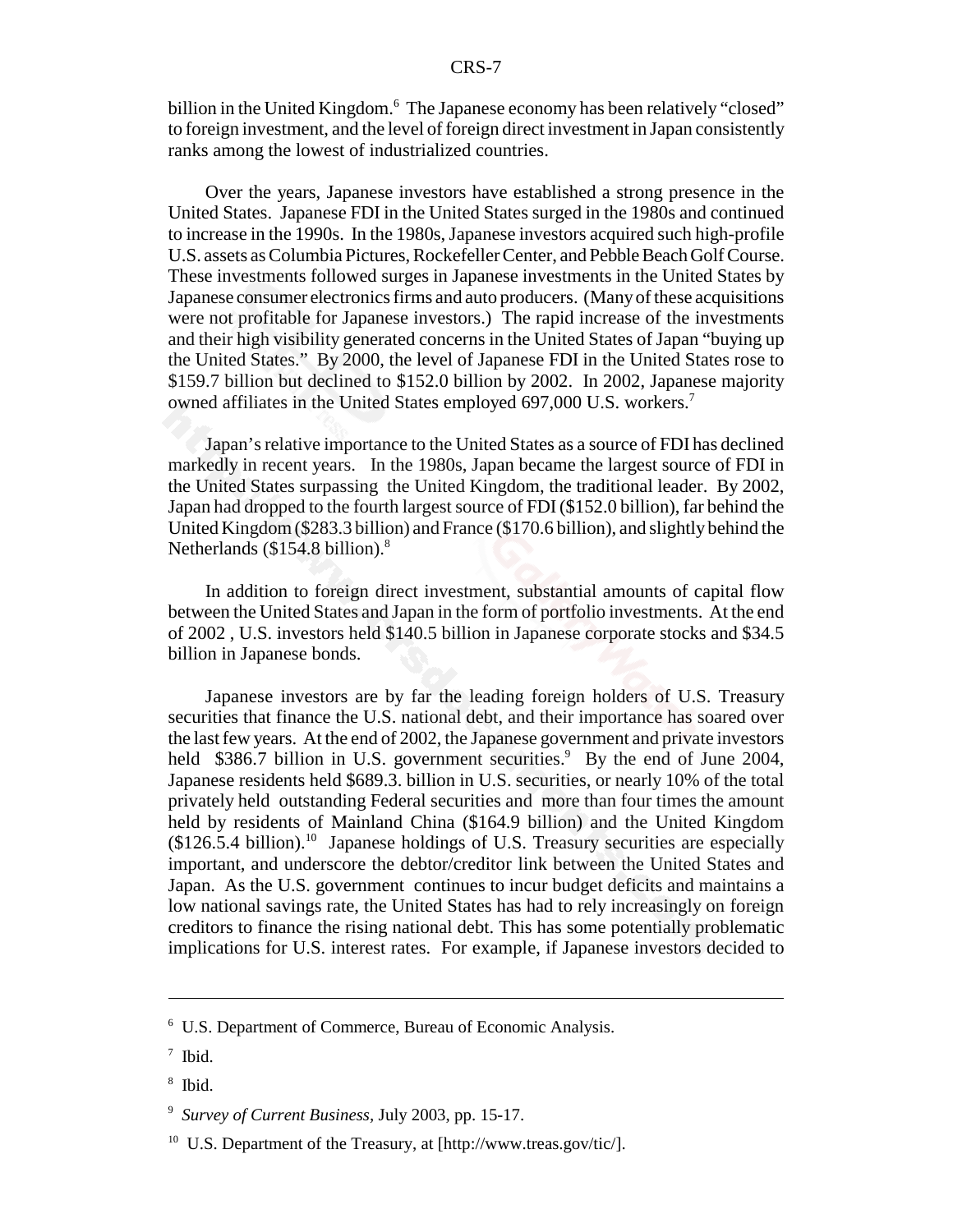switch their foreign investment from U.S. Treasury securities to euro-denominated securities, or if Japan's savings rate should decline — for instance, as older Japanese citizens spend down their savings, and capital begins to flow back to Japan, U.S. interest rates would likely rise, all other factors remaining unchanged.

# **The Bilateral Economic Relationship and Shifting U.S. and Japanese Policy Priorities**

By necessity, the United States and Japan had long given their bilateral economic relationship high priority. For Japan the importance of the relationship has been rooted in: the emergence of the United States as the world's largest economic power; Japan's dependence on the United States for national security, especially during the Cold War; the dependence of Japanese manufacturing industries — autos, consumer electronics, and others — on exports to the United States; and the reliance of reform-minded Japanese political leaders on U.S. pressure, *gaiatsu*, to press for economic reforms in a political system that strongly protects the status quo.

For the United States, the importance of the economic relationship with Japan has been grounded in: its reliance on Japan as a critical ally; the emergence of Japan in the post-World War II period as an economic power in East Asia and the second largest economy in the world; the advancing competition from Japanese manufacturers in industries, for example autos and steel, which employ large numbers of U.S. workers; the rising trade deficits with Japan; Japan's emergence as a major source of investment in the United States; and Japanese government policies that have protected vulnerable sectors and assisted exporters often at the expense of U.S. competitors.

For many years, the bilateral economic relationship was the centerpiece of U.S. and Japanese foreign economic agendas, and Japan trade strongly influenced the making of overall U.S. trade policy. For example, persistent and growing U.S. trade deficits with Japan led the U.S. Congress to develop and pass major trade legislation, such as the Super 301 provision of the Omnibus Trade and Competitiveness Act of 1988 (P.L. 100-418). Problems in U.S.-Japan economic relations, especially the notion that Japan was out-competing the United States, dominated the trade policy debate. Many scholarly and popular books and journals were written on the subject.<sup>11</sup>

While the United States and Japan consider their bilateral economic relationship important, it has diminished as a priority and has merged with a wider range of issues and concerns. One possible reason for the shift may be Japan's decade of poor economic performance which changed the popular perception in the United States of Japan as an economic threat to the United States. From 1980 through 1990, Japan's

<sup>11</sup> For example, Clyde V. Prestowitz, *Trading Places: How We Allowed Japan to Take the Lead* (New York: Basic Books, 1988).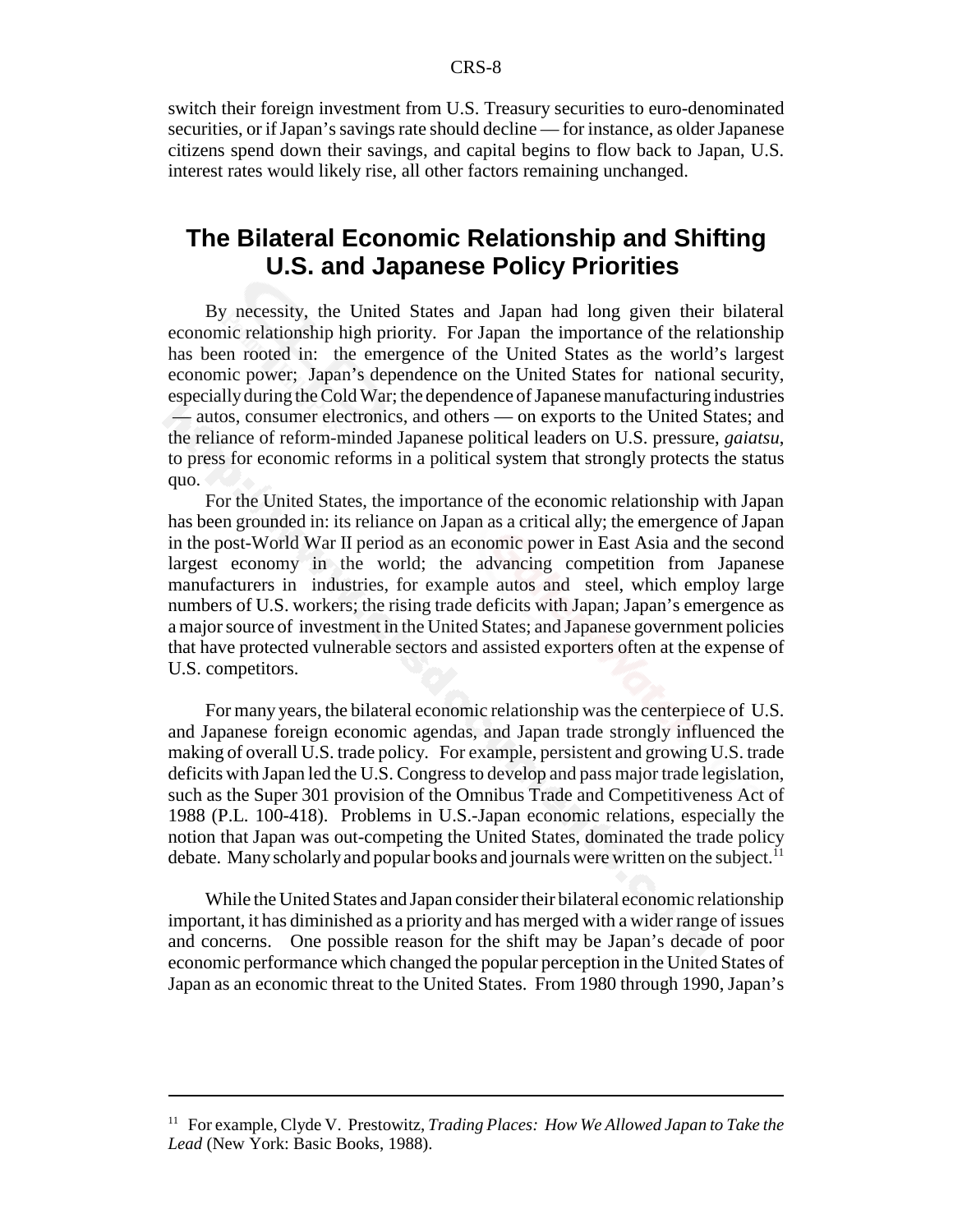real (adjusted for inflation) average GDP growth rate was 4.1% per year; it fell to 1.4% from 1991 to 2000 and to 0.9% from 2001 to 2003.12

A second reason for the shift in priorities may be the rise of China as a trade power. Since 2000, the U.S. bilateral trade deficit with China has exceeded the deficit with Japan, and the gap between the two deficits continues to grow. In 2003, the U.S. trade deficit with Japan was \$70.0 billion, the one with China was \$103.1 billion. The growing deficit with China has forced U.S. policymakers to address actions by China that U.S. companies have asserted are unfair. These include barriers to U.S. exports, inadequate protection of intellectual property rights, an arguably undervalued exchange rate, and sales of products in the United States at less than fair value. For Japan, China has emerged as a major economic competitor and/or partner in the region requiring more attention.

Other possible reasons for the shift in policy priorities might include the following:

- ! Foreign policy and national security concerns have trumped commercial concerns especially after the events of September 11, 2001, and the increasing instability on the Korean peninsula caused by North Korea's nuclear ambitions.
- The establishment in 1995 of the World Trade Organization and a restructured dispute settlement body has lessened the scope for U.S. unilateral trade pressures to open Japan's market further.
- The emergence also of a reform-oriented government under Prime Minister Koizumi has diminished the perception that heavy-handed *gaiatsu* is an effective policy to influence Japanese economic policy.
- Japan's success in the 1990s at resisting U.S. pressure may have created a sense that U.S. influence over Japan was limited.

The United States and Japan have been forging economic relations with other countries and regions through free trade agreements (FTAs), which has reduced the focus on their own bilateral relations. In the last few years, the United States, has entered into FTAs with Jordan (2001), Chile (2004), Singapore (2004), and Australia (2005). The U.S. FTA with Morocco is expected to go into effect in 2005, and other agreements have either been completed or are still under negotiation. The Bush Administration has also launched initiatives with the ASEAN members — the Enterprise for ASEAN Initiative — and countries of the Middle East — the Middle East Free Trade Initiative — which could lead to free trade arrangements. The FTAs are part of the Bush Administration's "competitive liberalization"trade strategy which focuses on pursuing trade agreements on multiple fronts.

<sup>&</sup>lt;sup>12</sup> CRS calculations based on OECD data. For a review and analysis of the factors contributing to Japanese economic problems, see CRS Report RL30176, *Japan's "Economic Miracle": What Happened?*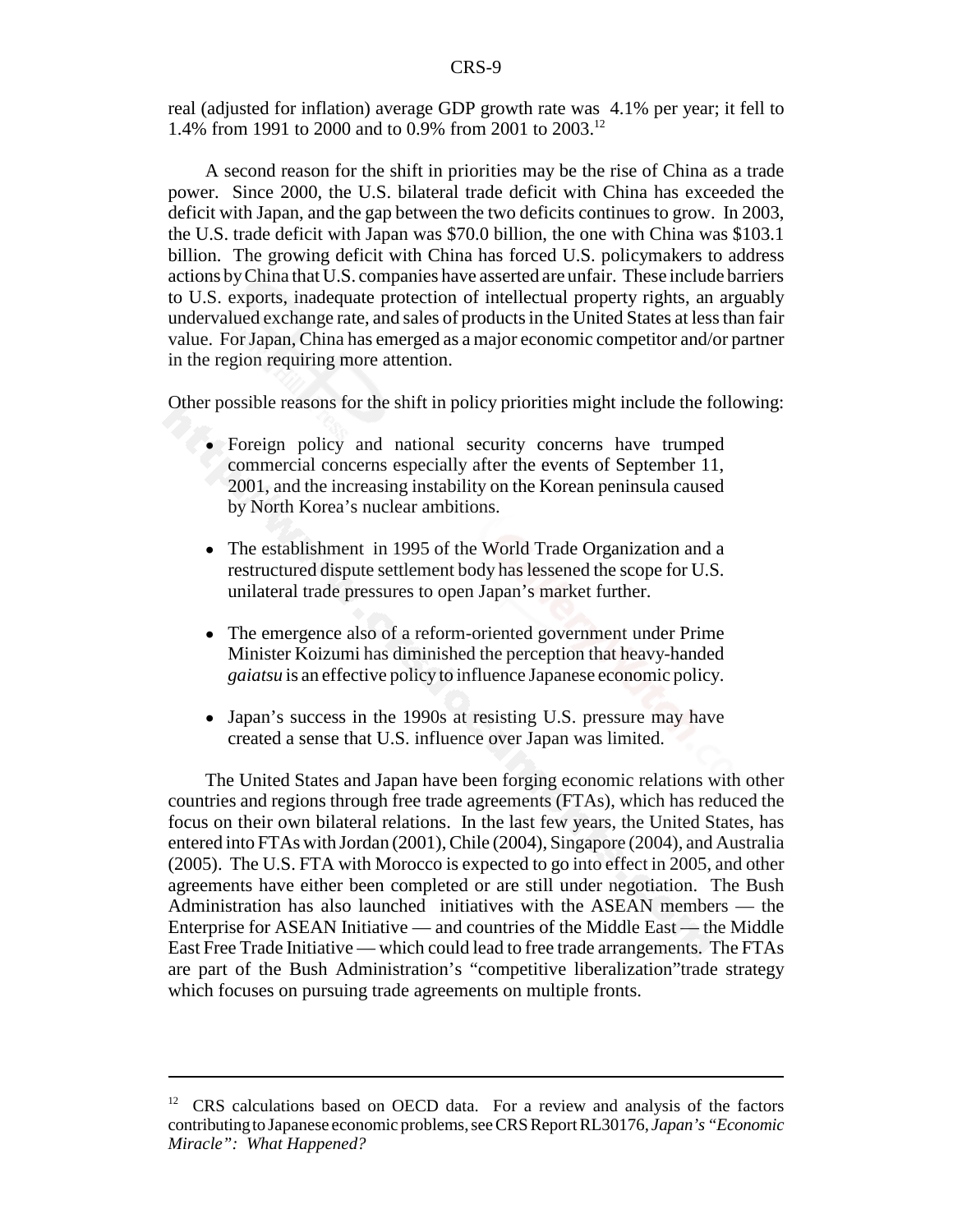Japan entered into its first FTA with Singapore in November 2002. In addition to the Singapore agreement, Japan is building its economic presence in East Asia by negotiating FTAs with South Korea, Malaysia, Thailand, and the Phillippines

On March 12, 2004, Japan concluded an FTA with Mexico that will enter into force in January 2005. This agreement is noteworthy because Japan had to make concessions on agricultural imports before Mexico would conclude the agreement. Japan avoided this step with Singapore since agricultural trade is not an important issue between the two countries. Japan was compelled to make the concessions and conclude the agreement because Japanese exporters face high tariff barriers in Mexico and have been at a competitive disadvantage with U.S. and EU producers who do not face similarly high tariffs under FTAs with Mexico.

# **The Bilateral Negotiating Framework**

On June 30, 2001, President Bush and Prime Minister Koizumi announced the formation of a new bilateral framework, the "U.S.-Japan Economic Partnership for Growth" (The Economic Partnership). In so doing, the Bush Administration continued a tradition of creating special frameworks as mechanisms for discussing bilateral economic issues with Japan, a unique approach in U.S. trade policy.

#### **Negotiating Precedents**

The special bilateral frameworks have served several purposes: to define the issues that plague the relationship; to establish goals and methodologies to resolve problems; and to create the bureaucratic structures and momentum to launch and maintain the negotiations. The frameworks shared characteristics that reflected the dominance of the United States in the relationship and the nature of the trade issues:

- Their objectives were largely one-way: Japan was to remove obstacles to trade and investment, while the United States was not required to make concessions.
- They were intended to pressure Japan to reduce or remove government policies or practices that acted as informal barriers to imports and investment.
- They contained an explicit or implicit penalty for Japan, such as restrictions on Japanese exporters' access to U.S. markets.
- They were largely outside the General Agreement on Tariffs and Trade (GATT)/WTO trade structure which did not cover targeted Japanese policies and practices.
- They were designed to affect areas that would reap the greatest benefits to U.S. exporters and investors even though the mostfavored-nation (MFN) principle that binds all GATT/WTO members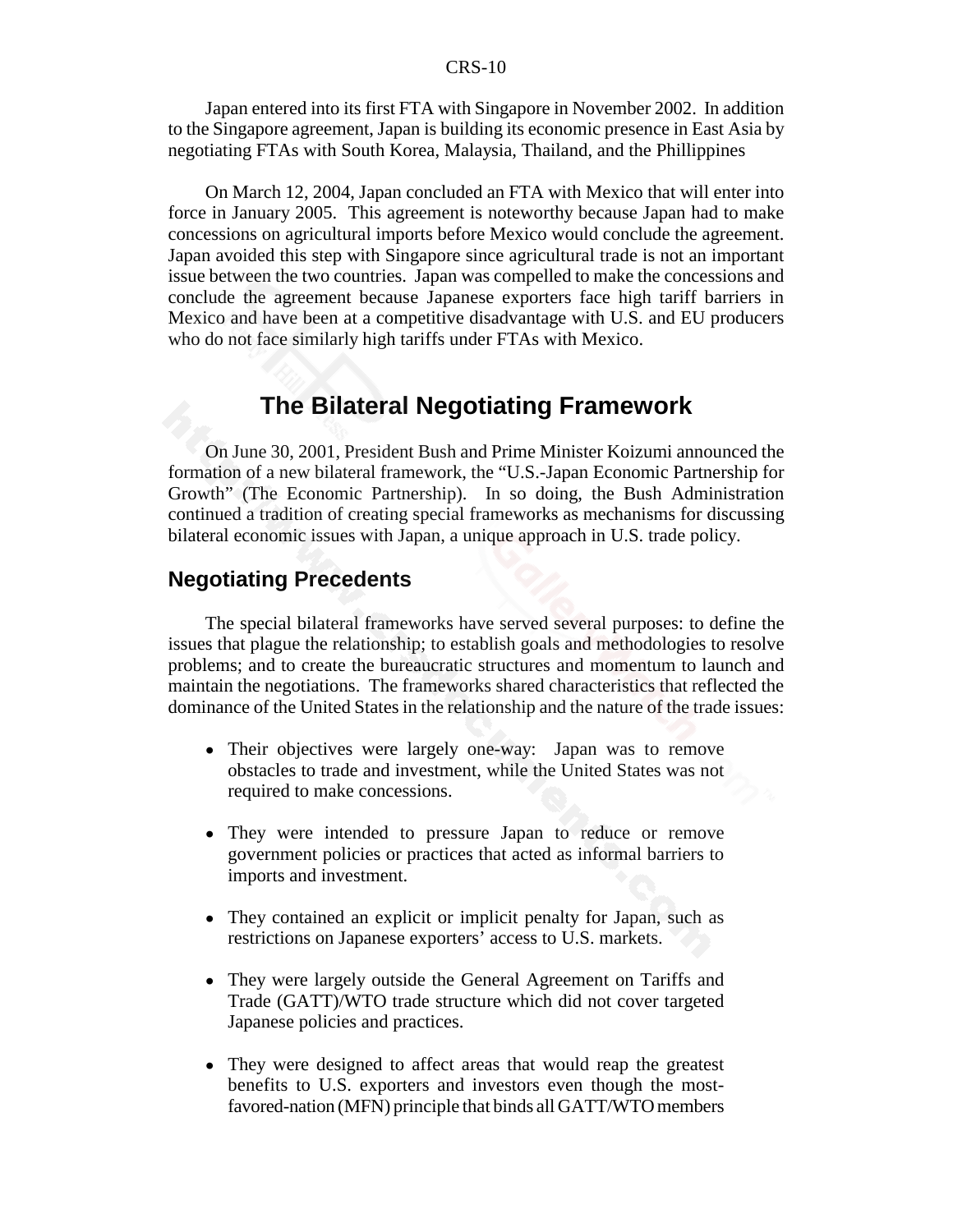by requiring that the concessions Japan made should apply to its trade with all WTO members.

The Reagan Administration introduced the first multi-sector negotiating framework — the Market-Oriented Sector-Selective (MOSS) talks with Japan in March 1985. The MOSS talks covered Japanese trade in five areas: telecommunications; medical equipment and pharmaceuticals; forestry products; electronics; and auto parts.<sup>13</sup> In 1989, President George H. W. Bush launched with Prime Minister Uno the Structural Impediments Initiative (SII) that targeted a broad range of Japanese macroeconomic policies, practices and other structural factors that underlay the persistent U.S.-Japan trade imbalances, focusing on the inability of U.S. exporters and investors to penetrate or increase their presence in the Japanese market.

 In 1993, the Clinton Administration negotiated the United States-Japan Framework for a New Economic Partnership. At the insistence of the Clinton Administration, "objective criteria" were to be used to determine whether Japan was fulfilling its obligations under the framework. This element proved highly controversial, and the two countries never agreed on the role the "objective criteria" would play or, for that matter, what they would be. Japan did not want to be bound by what it termed "managed trade." Nevertheless, by June 1997, the United States and Japan had addressed, if not resolved, the major issues under the Framework. In its place, the Clinton Administration got Japan to agree to another, more loosely shaped format, the Enhanced Initiative on Deregulation and Competition Policy (the Enhanced Initiative). This format did not have the specific results-oriented elements of the previous framework.

The Reagan, Bush (I), and Clinton Administrations also negotiated sectorspecific trade issues with Japan outside of the framework format. For example, the Reagan Administration obtained so-called voluntary export restraint (VER) agreements under which Japan agreed to limit exports of autos and steel products to the United States. In 1985, the United States and Japan (along with other G7 industrialized countries) negotiated the Plaza Accord to promote realignment of the dollar and the yen. Other agreements were directed at market access in Japan for constructions services, telecommunications equipment, certain agricultural products, autos and auto parts, flat glass, among others.

Of particular note is the 1986 semiconductor agreement in which the Reagan Administration got Japan to agree to cease dumping semiconductors in the United States and to open its market to U.S. exporters of semiconductors. The semiconductor agreement was a milestone in U.S.-Japanese trade relations because it included in a side-letter that established a minimum target of 20% share of the Japanese market for U.S. exporters of semiconductors to attain. The United States imposed sanctions in 1987 in the form of higher tariffs on imports of selected Japanese electronic products when the share did not reach 20%. The semiconductor agreement is considered to have been the model for the objective criteria measures that the Clinton Administration demanded in the Framework it used with Japan. The

 $13$  For more details about the history of the special U.S.-Japan bilateral frameworks, see Appendix A.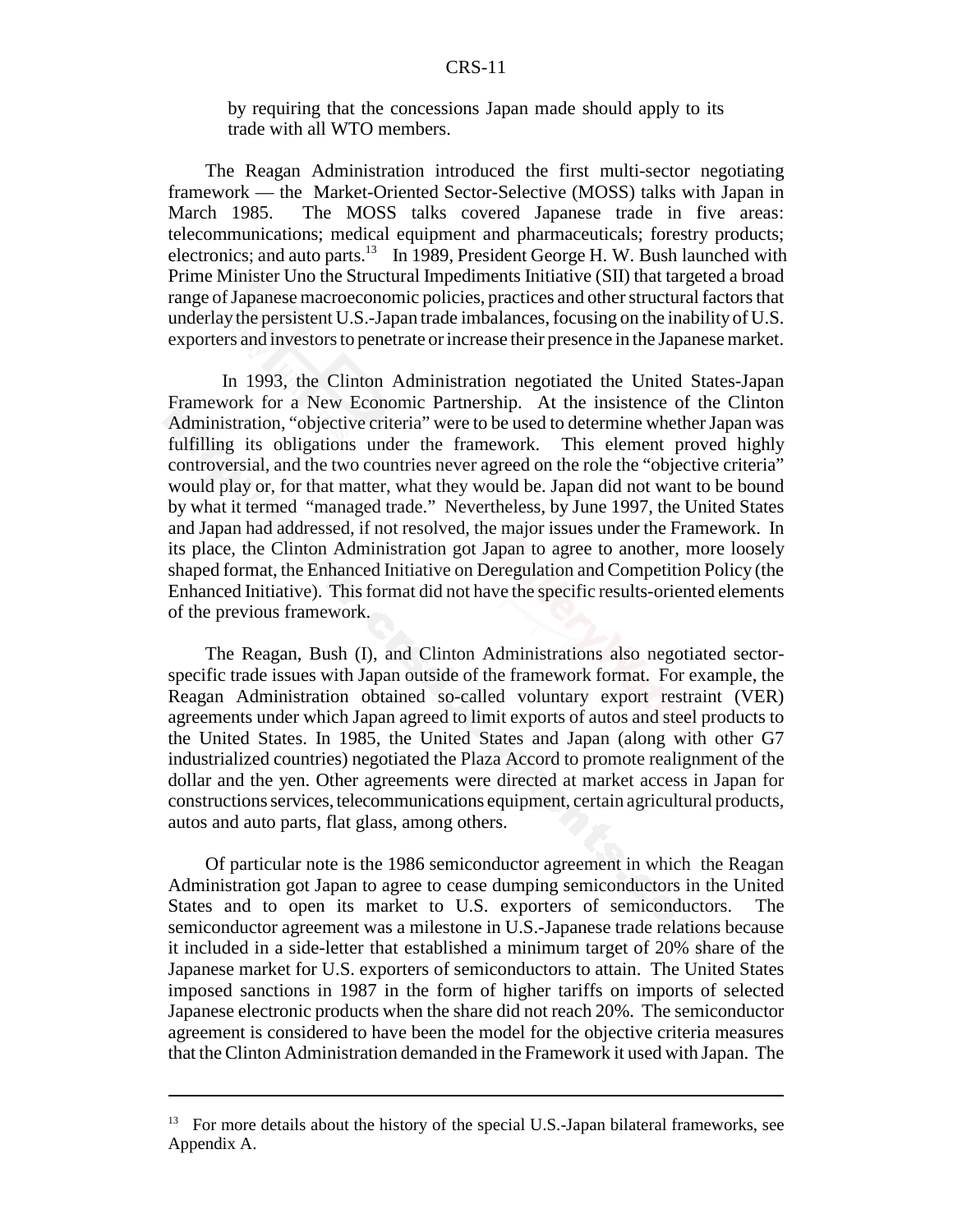sanctions that resulted from the semiconductor agreement were also a reason Japan strongly resisted the use of objective criteria. In 1991, the semiconductor agreement was renewed with the 20% share embedded directly in the agreement language. It expired in 1996 and was replaced by a pact among several countries to monitor semiconductor trade.

#### **The Bush Administration's Economic Partnership**

The Bush Administration's Economic Partnership framework closely follows on the Clinton Enhanced Initiative. The Economic Partnership emphasizes macroeconomic and structural issues that have hampered Japanese economic growth but also examines issues of the U.S. economy.

The Economic Partnership consists of several initiatives or dialogues to include participation from subcabinet-level leaders from both governments and participation from members of the business communities and other non-government sectors from both countries. The U.S.-Japan Subcabinet Economic Dialogue provides overall direction for the Economic Partnership. Other elements of the Economic Partnership include the Regulatory Reform and Competition Policy Initiative (with working groups on telecommunications, information technologies, energy, and medical devices and pharmaceuticals, plus a cross-sectoral working group); the Financial Dialogue that examines such issues as banking reform; the Investment Initiative that discusses requirements to improve the investment climate in Japan; and the Trade Forum that operates to resolve sector-specific trade issues and to catch potential problems before they get worse and to monitor sector-specific agreements already in effect. Each one of these elements contributes to an annual report to the President and the Prime Minister in which participants record progress and make recommendations for the coming year.

The Economic Partnership also includes a forum for U.S. and Japanese private sector representatives to work on pertinent issues and to provide input to the government participants. Issues that the United States and Japan discuss under the Economic Partnership are detailed below. The United States has not negotiated any new sector-specific agreements although bilateral discussions of pending issues continue under previous agreements.

#### **The WTO Dispute Settlement Mechanism**

In addition to negotiations under the Economic Partnership framework, the United States and Japan are using the dispute settlement mechanism in the World Trade Organization (WTO) more frequently to resolve bilateral issues. In so doing, the United States and Japan have helped to depoliticize their trade disagreements, leaving it to panel members selected from trading partner nations to adjudicate the disputes. Furthermore, the WTO has provided a forum in which Japan has felt comfortable challenging U.S. trade practices.

Increased reliance on the WTO has reflected a major shift in Japan's strategy in dealing with the United States in trade. In 1995, Japan filed a dispute with the WTO as a counter-complaint against a U.S. complaint against Japan on the sale of autos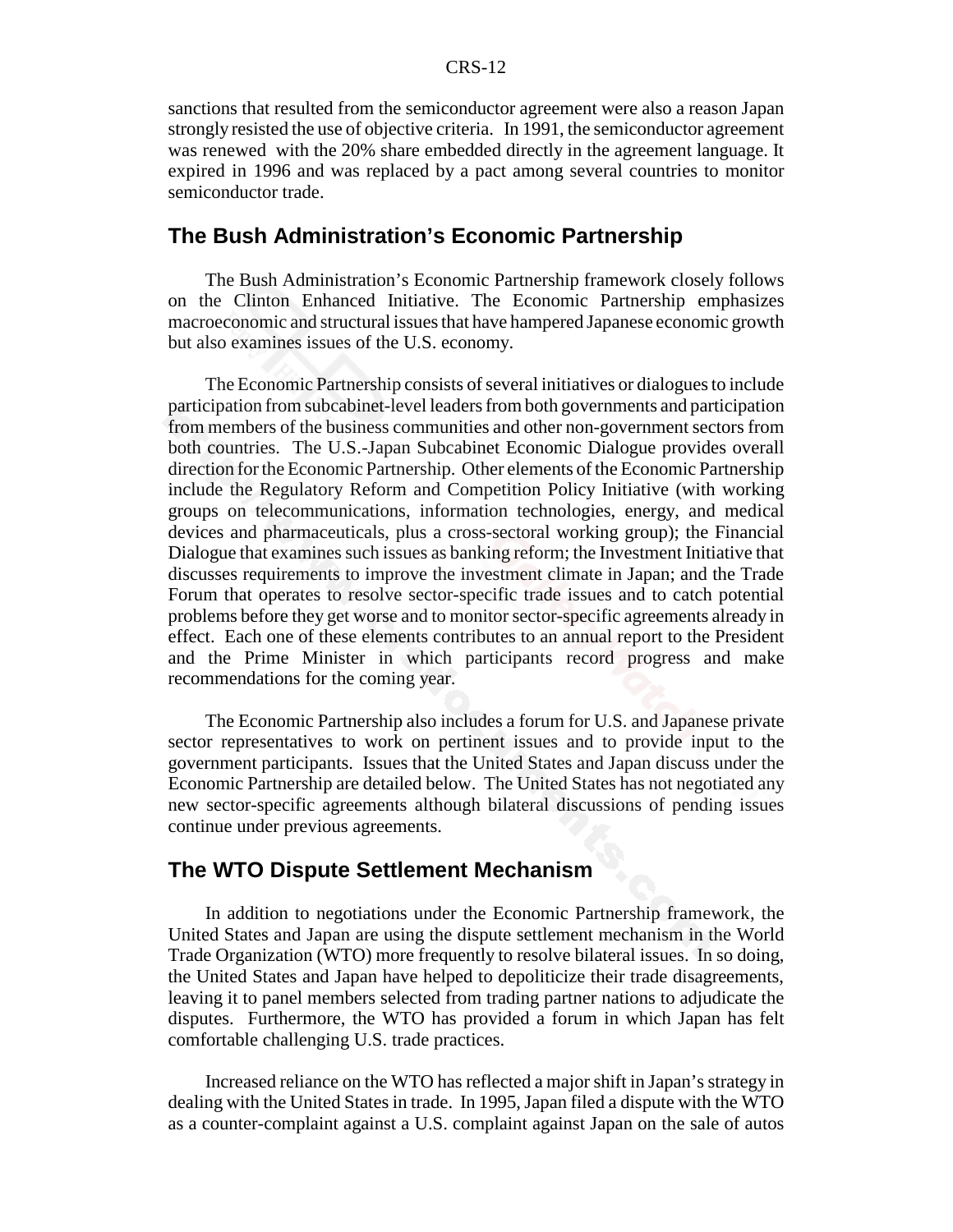and auto parts. (For details, see Appendix A.) The two countries reached a resolution outside the WTO, but it was the first time that Japan had challenged the United States rather than acceding to U.S. demands. Japan was emboldened to shift its strategy in 1997 when the WTO ruled against the United States on its complaint against Japan regarding the marketing of Kodak and Fuji film in Japan.<sup>14</sup> However, the United States has also challenged Japan successfully in the WTO. These and other major pending issues in U.S.-Japan economic relations are discussed below.

# **Issues and Prospects**

Recently, U.S.-Japan economic ties have become less contentious. Nevertheless, they still face many complex issues. Some of these issues are longstanding while others have developed more recently.

#### **Product-Specific Issues**

A number of product-specific issues have lingered stubbornly. They largely involve Japanese barriers and continue to be discussed under product agreements signed by previous U.S. and Japanese administrations.

**Agriculture.** Access for U.S. agricultural products to Japan's highly protected market is a decades-long issue and remains so, albeit with some progress. Japan is the largest market for a number of exports of U.S. agricultural products. The most contentious issue at present pertains to Japanese imports of U.S. **beef**. Japan imposed the ban on December 24, 2003, in response to the discovery of "mad cow" disease on a Washington State ranch. In April 2004, the two countries agreed to form an experts working group to develop arrangements to resolve Japanese government concerns. The Japanese government claims that U.S. beef inspection procedures are inadequate and that all beef must be inspected before it is shipped. U.S. officials countered that 100% inspections are inefficient, unnecessary, and not scientific. The binational working group aimed to produce an agreement that will again allow U.S. beef exports to Japan.<sup>15</sup>

On October 23, 2004, the United States and Japan announced an agreement in principle that would allow U.S. exports of beef to Japan to resume.<sup>16</sup> On February 8, 2005, U.S. Agriculture Secretary Mike Johanns announced that Japan had accepted the U.S. method for determining the age of cattle that were the source of processed beef and had agreed in principle to allow the importation of beef less than 20 months old. Japanese government officials now contend that it is up to the Food Safety Commission, an independent Japanese government body, to make the final decision on lifting a ban. The issue has become more complicated with the discovery of a second U.S. cow with the "mad cow disease" with the subsequent request by the

<sup>14</sup> Saaida M. Pekkanen, "The Politics of Japan's WTO Strategies," *Orbis,* Winter 2004, pp. 135-147.

<sup>15</sup> *International Trade Reporter,* May 27, 2004, pp. 891-892.

<sup>16</sup> *Washington Trade Daily,* Oct. 25, 2004.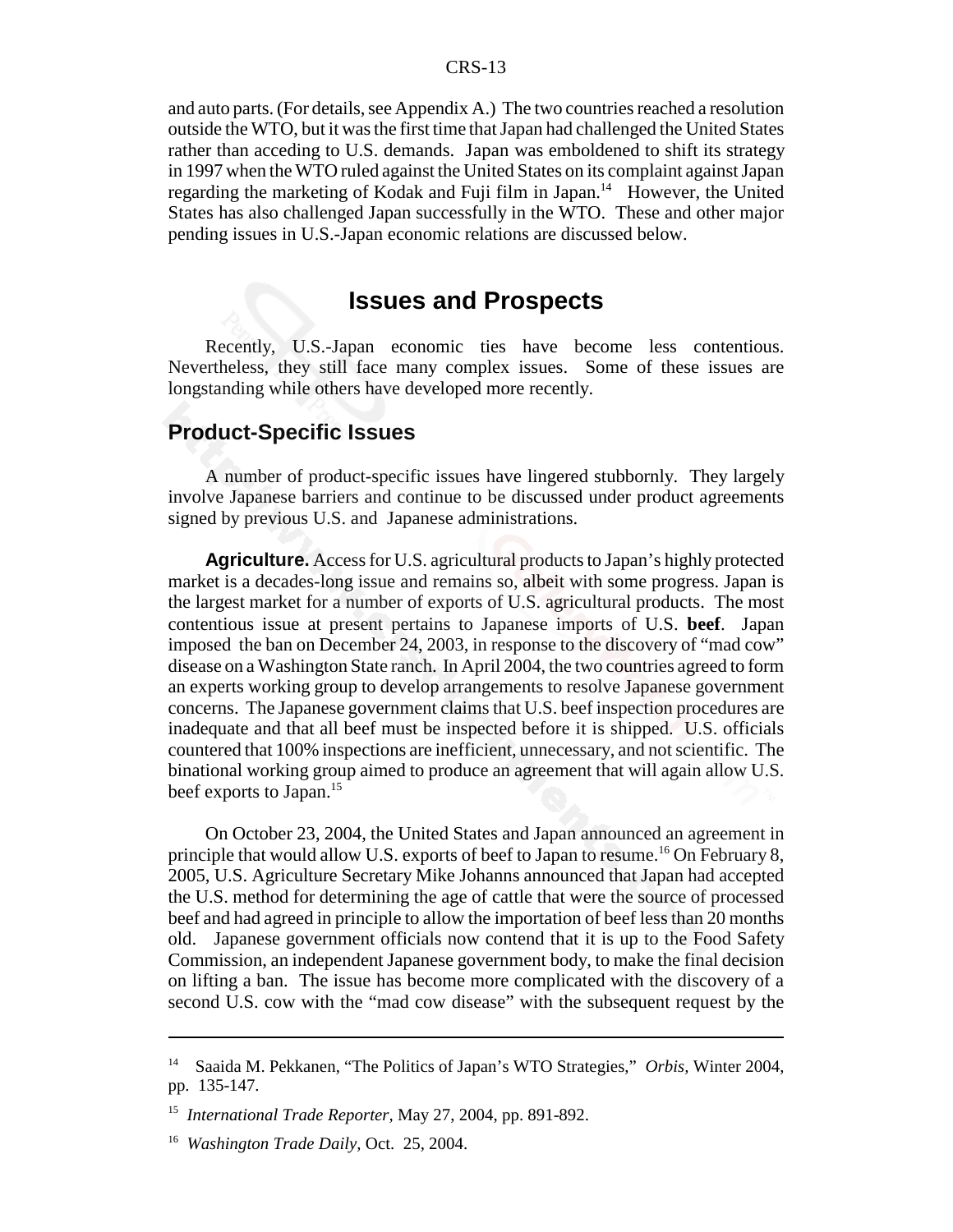Japanese government for more data from the United States. Unless the data are provided, the lifting of the beef ban could be delayed even further, according to a Japanese Agriculture Ministry official.<sup>17</sup> Until it imposed the ban, Japan was by far the largest market for U.S. beef and veal exports, far ahead of second place South  $K$ orea.<sup>18</sup>

In 1995, Japan opened its domestic **rice** market to imports from the United States and other countries after much outside pressure, including the threat of U.S. sanctions. However, the United States has asserted that most Japanese rice imports are diverted to government-held stocks or redistributed as food aid and do not reach Japanese consumers.<sup>19</sup> Japan accounted for 11% of U.S. rice exports in 2003.<sup>20</sup>

**Market Access.** In 1995 the United States and Japan concluded an agreement to improve access of foreign **flat glass** (used in the making of car windows, for example) to the Japanese domestic market. The agreement was in response to complaints by U.S. producers that they cannot enter a market which has been effectively controlled by three Japanese companies. U.S. manufacturers have alleged that a combination of anticompetitive private-sector business practices and Japanese government regulations restricted entry into the market. Under the 1995 agreement the Japanese government pledged to revise building regulations to encourage the use of foreign-produced glass and to more vigorously enforce the Anti-Monopoly Law against anticompetitive practices. Japanese private sector consumers and wholesalers pledged to broaden their source of supplies to include foreign glass. The agreement expired at the end of 1999. Negotiations to extend the agreement failed. The United States still raises concerns about anti-competitive conditions in the Japanese flat glass market under the Trade Forum of the Economic Partnership framework.

On December 3, 2000, the five-year bilateral pact on trade in **autos and auto parts** expired. Under the agreement Japan agreed to change regulations that the United States claimed discouraged the import of U.S.- made cars and auto parts. The United States pressed Japan to renew the agreement, but Japan refused, claiming that increases in Japanese auto parts imports made the agreement obsolete. The United States insisted on a forum to continue to raise and discuss market access in Japan, particularly regulations and practices that continue to keep imports in Japan at low levels. In October 2001, the two countries established the Automotive Consultative Group (ACG). U.S. officials press Japan to improve transparency in regulating the market and have cited declining Japanese imports of foreign made autos and auto parts. The issues are also part of the broader Economic Partnership framework.

**Services.** Market access in Japan for U.S. and other foreign **insurance** providers has been the subject of bilateral trade agreements and discussion for some

<sup>17</sup> *International Trade Reporter.* July 28, 2005. p.1248.

<sup>18</sup> U.S. Department of Agriculture, Economic Research Service, *FATUS Export Aggregations*.

<sup>19</sup> Office of the United States Trade Representative, *2004 Trade Policy Agenda and 2003 Annual Report* (Apr. 2004), p. 181.

<sup>&</sup>lt;sup>20</sup> U.S. Department of Agriculture, Foreign Agricultural Service.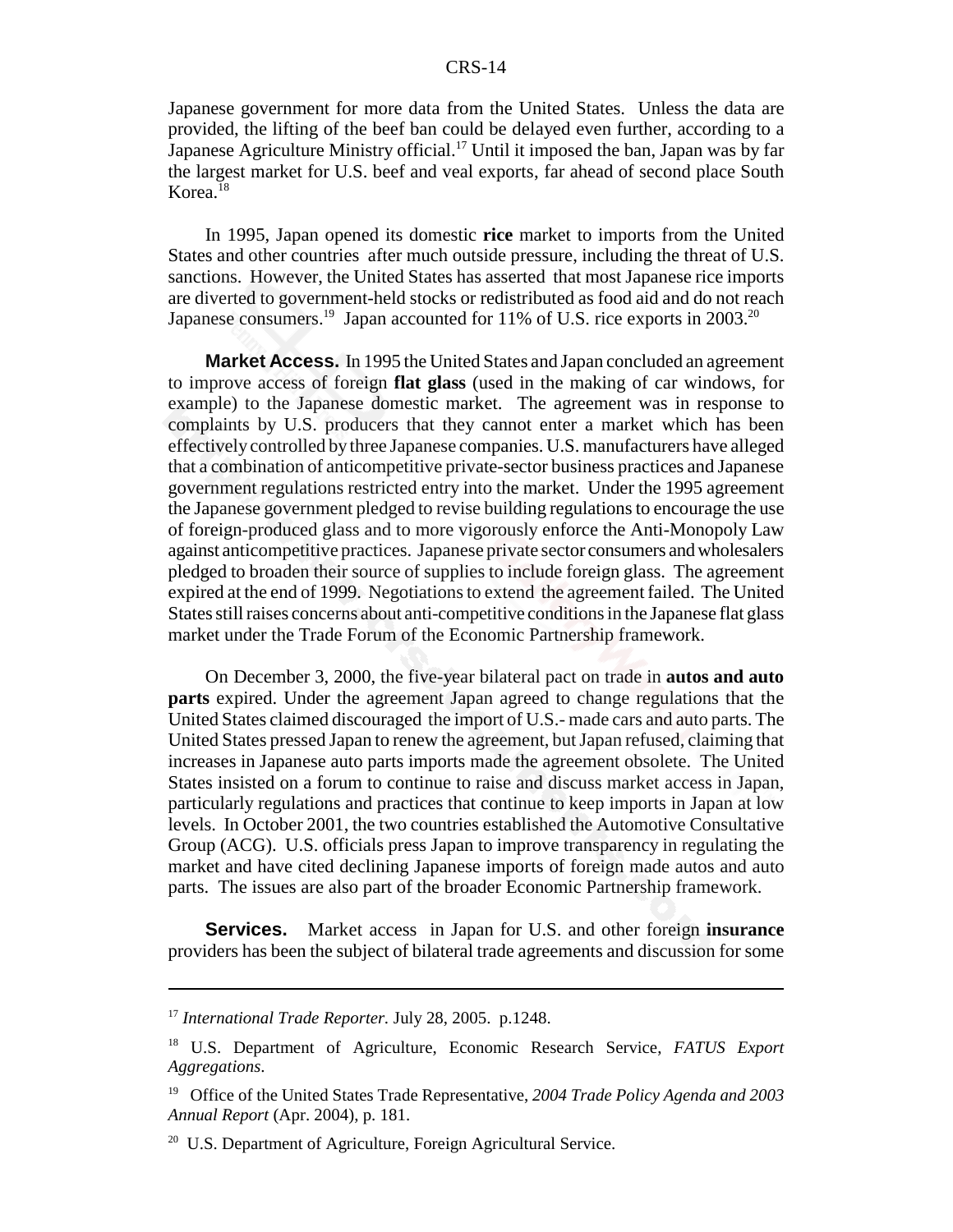time. Current U.S. concerns center around making sure that Japan adheres to its agreements with the United States, especially as Japan's domestic insurance industry and government regulations of the industry are restructured.

Specifically, American firms have complained that little public information is available on insurance regulations and on how those regulations are developed, thereby, making it difficult to know how to get approval for doing business in Japan. They also assert that government regulations favor insurance companies that are tied to business conglomerates — the *keiretsu* — making it difficult for foreign companies to enter the market.

The United States and Japan concluded agreements in 1994 and 1996 on access to the Japanese market for U.S. providers of life and non-life insurance and also on maintaining competitive conditions for foreign providers in the specialty insurance market — cancer insurance, hospitalization, nursing care, and personal accident insurance. U.S. and Japanese officials continue to meet under those two agreements, and U.S. providers have been able to expand their presence in Japan under them, according to the Office of the U.S. Trade Representative (USTR).

However, the United States has raised concerns about *Kampo*, the governmentowned insurance company under the Japan Postal Service, which offers insurance services that directly compete with U.S. and other privately owned providers. The United States has also raised questions about the activities of regulated and unregulated insurance cooperatives, *kyosai,* claiming that these entities do not have to adhere to the same regulations that bind traditional private insurance companies, creating an unfair competitive advantage.<sup>21</sup>

Japanese government procurement of **construction services** has been another long-running issue. In 1994, Japan agreed under the U.S.-Japan Public Works Agreement to adhere to transparent procedures in soliciting bids for public construction projects above a certain value threshold. The United States has complained that Japanese construction companies have been allowed to collude in submitting bids (called *dango* in Japanese) restricting competition from U.S. and other outside construction companies. The United States has argued that these practices continue despite the agreement and has urged the Japanese government to clamp down on them. Under a separate agreement, the 1991 U.S.-Japan Major Projects Arrangement, Japan agreed to follow transparent procedures on specific projects. The United States has urged Japan to broaden the coverage to include all projects. Despite some progress, market access in public procurement of construction services will likely continue to be an issue.

#### **Overarching Issues**

For more than a decade, U.S.- Japanese bilateral economic discussions have concentrated less on the product-specific issues and more on fundamental factors that

<sup>21</sup> Office of the United States Trade Representative, *2004 Trade Policy Agenda and 2003 Annual Report* (Apr. 2004), p. 178.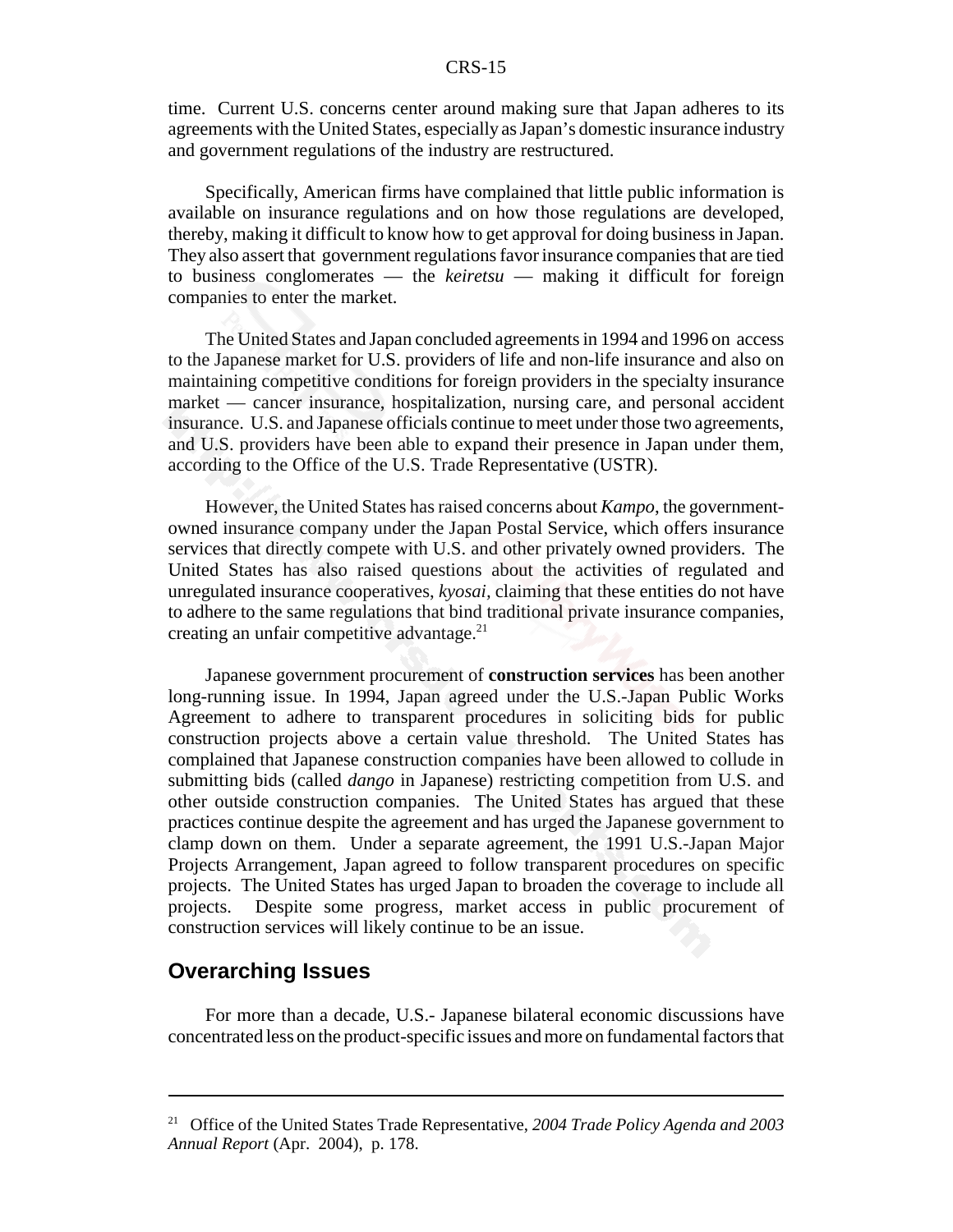cut across many aspects of the U.S. and Japanese economies. The two countries have been addressing these issues within the Economic Partnership framework.<sup>22</sup>

**U.S. Concerns.** Many of the issues of concern to the United States fall under Japanese government regulations. Regulatory reform in Japan is not a new issue for the United States but has gained prominence in the last decade. Government regulations underlay many of the problems U.S. firms have with Japan. Some of these regulations are products of the immediate post-World War II era when Japan was rebuilding its economy. Others came later. These regulations have contributed to inefficiency and low productivity in some economic sectors. They have been a factor in the limited choices that Japanese consumers have had in food and other products and also have resulted in the extremely high prices that Japanese residents have historically paid for many necessities.

Japanese policymakers have recognized the adverse economic effects of government regulations but have had difficulty in streamlining them. Recent Japanese governments have undertaken deregulation and have succeeded somewhat. The government of Prime Minister Koizumi initiated a program of Special Zones for Structural Reform throughout Japan that encourage deregulation in local areas. U.S. firms have been able to participate in the zones. But, in many cases, reformers run up against the powerful elements of the permanent bureaucracies of the ministries — Ministry of Finance, Ministry of Agriculture, and Ministry of Construction — that implement the regulations and that would lose authority if extensive deregulation were to take place.

The United States has focused its recommendations to Japan on the following areas:

- In **telecommunications**, the United States has argued, among other things, that Nippon Telephone and Telegraph (NTT), which has near monopoly control over land lines, charges extraordinarily high rates for competitive companies to gain access to communications lines and for competitive wireless subscribers to terminate calls to land-line recipients. The United States has pressed the Japanese government to be less biased toward NTT in developing and implementing regulations.
- ! Regarding **information technologies**, the United States has pressed Japan to extend copyright protection for older sound recordings, to promote electronic commerce (e-commerce), and to encourage

 $2<sup>22</sup>$  The following discussion reflects the recommendations of the U.S. Government and the Japanese Government under the Economic Partnership. See *Annual Reform Recommendations from the Government of the United States to the Government of Japan under the U.S.-Japan Regulatory Reform and Competition Policy Initiative* (Oct. 14, 2004), at [http://www.mac.doc.gov/japan/source/menu/dereg/rri.10-14-2004.pdf]; and *Recommendations by the Government of Japan to the Government of the United States Regarding Regulatory Reform and Competition Policy* (Oct. 14, 2004), at [http://www.mofa.go.jp/region/n-america/us/report0410-1.pdf].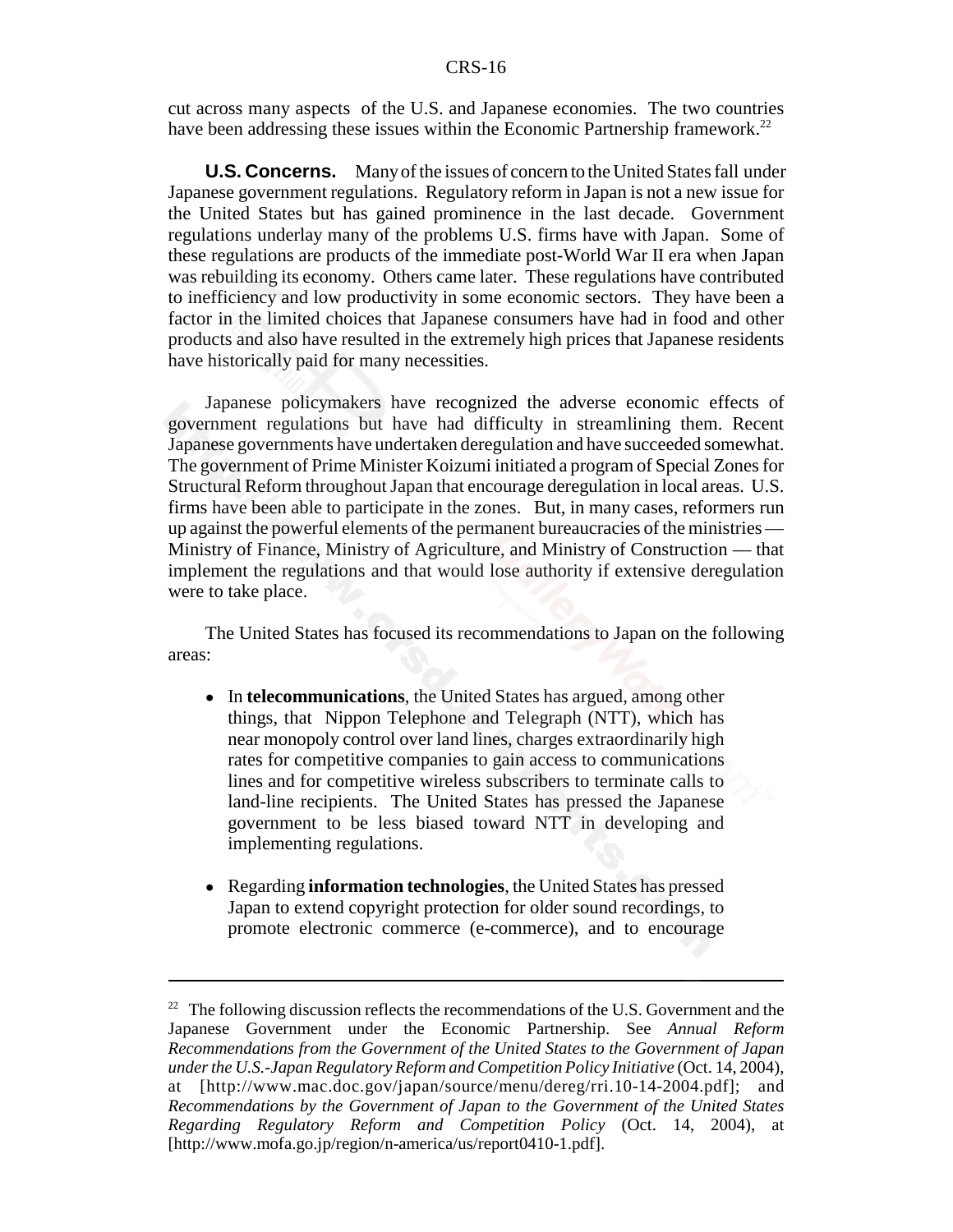competition in soliciting bids for government procurement of information technologies.

- ! In the **energy** sector, the United States has recommended that Japan pursue liberalization of its power industry in order to promote competition and to reduce costs. Japan should also ensure transparency and fairness when regulating activities in the industry, according to the United States.
- ! Japanese government procurement of **medical devices and pharmaceuticals** continues to be an issue for the United States. U.S. negotiators press their Japanese counterparts to take into account the value of innovative drugs when determining eligibility of drugs for government reimbursement to patients. U.S. companies claim that their pharmaceuticals tend to cost more than generic drugs because they are the latest innovations. The United States would also like Japan to accelerate the approval process for marketing of new medical devices and pharmaceuticals.
- ! While noting the progress that Japan has made in improving the competitive conditions and efficiency in its **financial sector**, the United States has recommended that Japan eliminate unnecessary regulatory barriers and improve transparency. The United States has also been pressing Japan to resolve the high volume of nonperforming bank loans that have plagued the Japanese financial system for more than a decade.
- ! In **competition policy**, the United States encouraged Japan to increase the authority and resources of the Japan Fair Trade Commission (JFTC) to clamp down on anticompetitive practices that violate Japan's Antimonopoly Act (AMA), its primary antitrust statute. Japan has done so. The United States has recommended that the government should stiffen penalties for violations of the AMA through higher fines and prison terms. The United States also wants Japan to further restrict bid-rigging on government procurement contracts.
- ! In the area of **commercial law**, the United States has recommended, among other things, that Japan adopt modern merger techniques to accelerate economic restructuring, to increase share holder participation through proxy voting, to protect whistleblowers, and to promote alternative dispute resolution mechanisms within the business community to make dispute resolution more efficient.
- ! Regarding **goods distribution**, the United States wants Japan to improve the efficiency of cargo handling and customs clearance at airports. The United States encourages Japan to remove barriers that might inhibit the development of express carrier industry.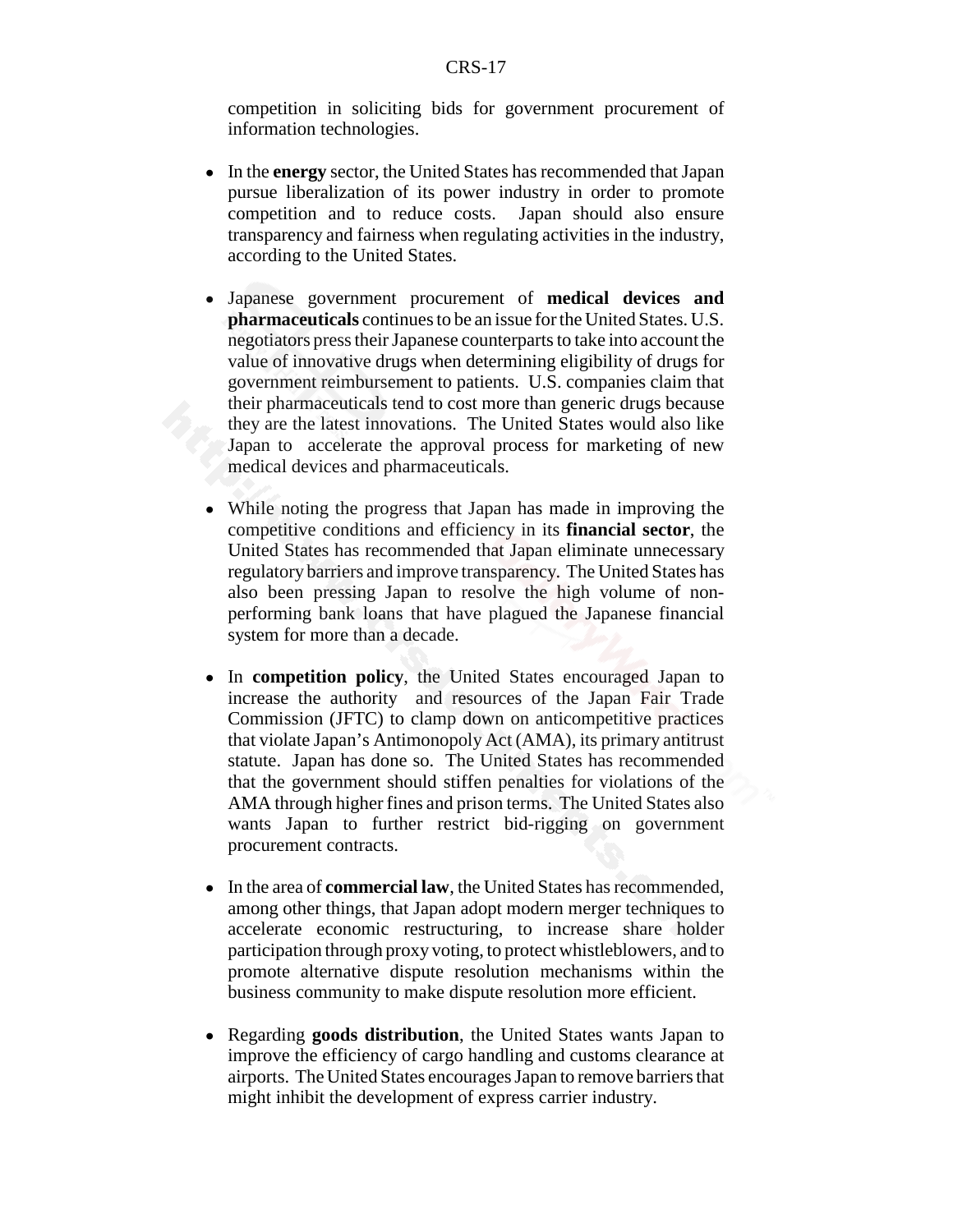**Japan's Concerns.** Japan's concerns regarding the U.S. regulatory environment span many sectors of the U.S. economy:

- ! Japan has cited some **customs regulations and practices** the United States has implemented since September 11, 2001, as unnecessarily hindering the movement and people and goods. In particular, Japan has cited visa restrictions and requirements that have burdened Japanese residents in the United States and those arriving in the United States on business or pleasure. Japan has encouraged the United States to make sure that regulations imposed to stop terrorism still meet international standards and do not unnecessarily hinder commerce.
- Japan has long complained about U.S. government protection of the domestic **maritime industry.** In particular, Japan wants the United States to remove subsidies for the industry, to eliminate cargo preference measures that discriminate against foreign carriers in shipping between U.S. ports, including the export of Alaskan oil.
- ! Japan has been challenging U.S. **antidumping** measures. (This issue is discussed later in section on issues raised in the WTO.)
- ! Japan has asserted that U.S. government review of **foreign direct investments** in the United States for national security reasons creates unpredictable conditions for Japanese investors. The Japanese government notes that the definition of "national security"under the governing statute, the Exon-Florio provision (section 751 of the Defense Production Act of 1950), is ambiguous making it difficult for foreign investors to conduct business in the United States.
- ! In the area of **intellectual property rights**, Japanese officials have recommended that the United States change regulations for granting patents. For example, Japan claims that the United States should adopt a "first-to-file" principle when determining conflicting patent claims rather than the "first-to-invent" principle it now uses, the only country to do so, Japan asserts. Japan argues that it is much more difficult to determine patent rights under the "first-to-invent" procedure.
- ! Japan raises the issue of U.S. **economic sanctions for foreign policy objectives**, that are applied to enterprises of third countries. In particular, Japan has cited the sanctions imposed under the Iran and Libya Sanctions Act of 1996, the Cuban Liberty and Democratic Solidarity Act of 1996, and the Burmese Freedom and Democracy Act of 2003, claiming these sanctions are not legitimate under international law and should be removed.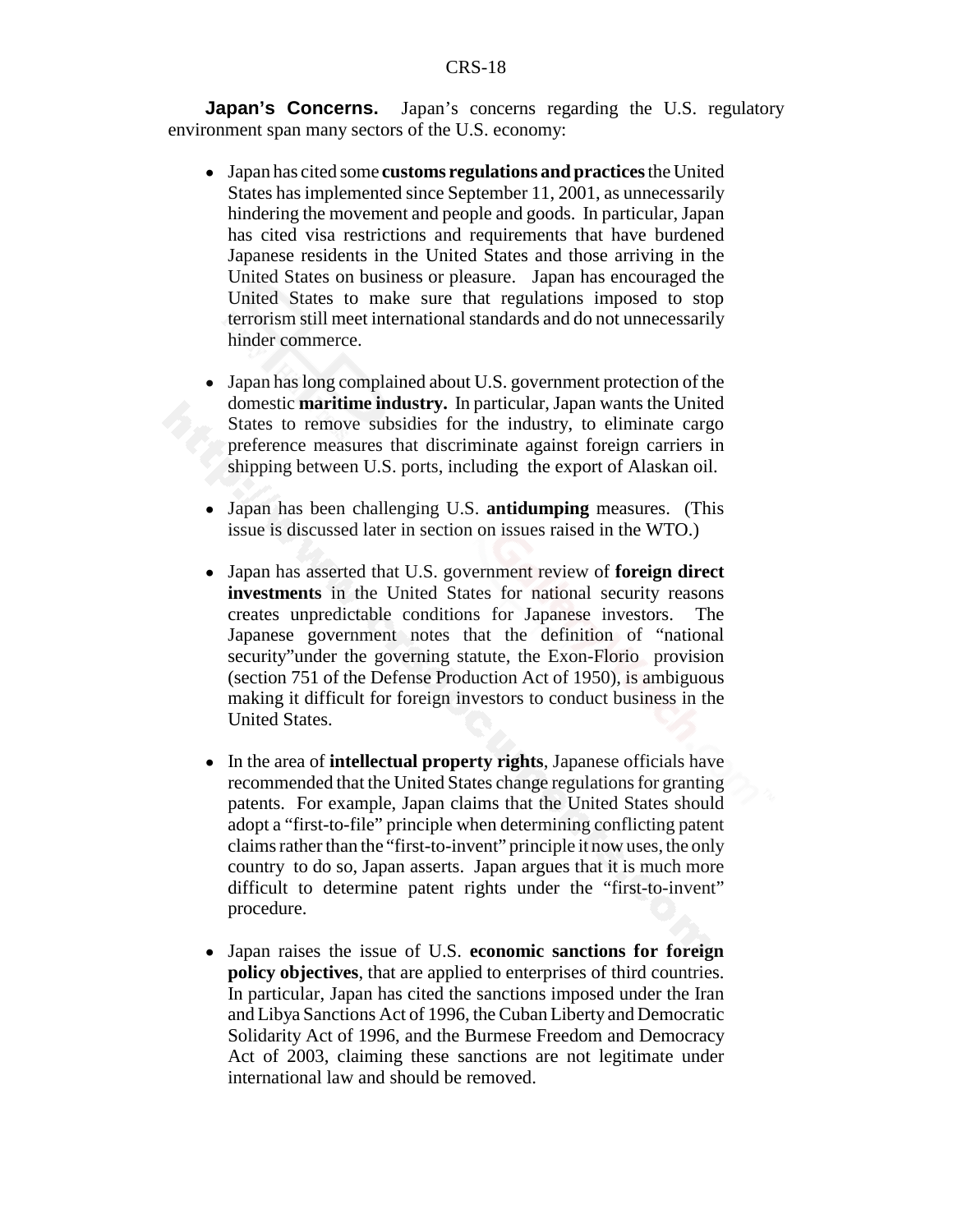# **Issues and Disputes in the WTO**

Both the United States and Japan have pursued complaints against one another in the WTO, either as a sole complainant or with other members. Japan has targeted primarily U.S. trade remedy laws and the United States has targeted primarily Japanese sanitary and phytosanitary (SPS) regulations.

The United States has filed four complaints against Japan since the establishment of the WTO in January 1995. In three cases, the United States has either prevailed or the case was resolved to U.S. satisfaction.

**Apples.** The most recent case filed on March 1, 2002, involved Japanese government regulations affecting imports of U.S. apples. The United States charged that Japanese quarantine requirements to protect Japanese apple orchards from fireblight are excessive, are not based on accepted science, and violate Japanese obligations under the WTO Agreement on the Application of Sanitary and Phytosanitary Measures. A WTO Dispute Panel found in favor of the United States on July 15, 2003, and the WTO Appellate Body upheld the findings on November 26, 2003. The WTO adopted the findings on December 10, 2003. Japan was to comply with the ruling by June 30, 2004. Japan did change its procedures, but the United States has asserted that the procedures still do not comply with the WTO ruling. On July 19, 2004, the USTR announced that it would seek the authority from the WTO Dispute Settlement Body to retaliate against Japan but has suspended that request until a WTO panel rules on whether Japan has complied with the original finding.23 On August 30, 2005, the United States and Japan reached an agreement whereby the United States has removed its request for retaliation authorization in exchange for revised and less restrictive Japanese apple quarantine regulations.<sup>24</sup>

Japan has filed seven complaints against the United States since January 1995. Of the seven, two were resolved to Japan's satisfaction before completion. The United States prevailed in a third case. Japan prevailed against the United States in the four other cases.

**Byrd Law.** Two of the most recent cases involve U.S. trade remedy laws. In one, Japan, along with 10 other WTO members, had filed a complaint against the U.S. Continued Dumping and Subsidy Offset Act of 2000 (Title X of P.L. 106-387: CDSOA), sometimes called the Byrd Law after its original sponsor, Senator Robert Byrd (WV). The law requires the Treasury Department to distribute revenues, collected from antidumping (AD) and countervailing duty (CVD) orders, to firms that had been injured petitioners in the AD and CVD cases. On September 2, 2002, a dispute settlement panel ruled in favor of the complaining parties on three of the five claims made by the complaining parties. The Appellate Body upheld the findings of the dispute panel that the CDSOA violates WTO rules. On June 13, 2003, a WTO arbitrator determined that the United States had until December 27, 2003 to comply with the ruling. Legislation to repeal the Byrd Law (H.R. 3933 and

<sup>23</sup> *International Trade Reporter,* July 29, 2004, p. 1283.

<sup>24</sup> *International Trade Reporter,* September 8, 2005. p. 1428.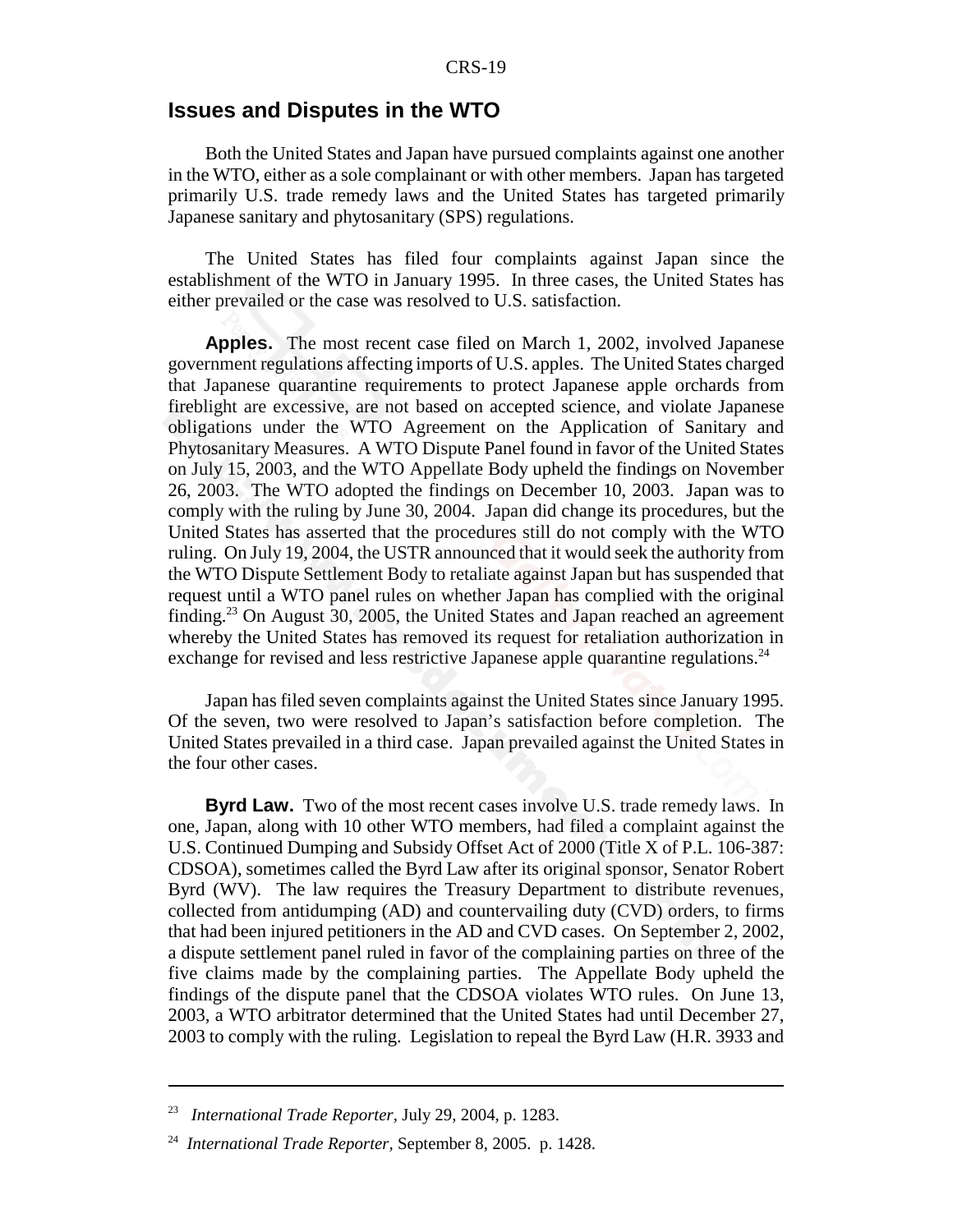S. 1299) was introduced in the  $108<sup>th</sup>$  Congress but not acted on. The law has considerable support within the Congress.

In January 2004, eight of the original complaining parties, including Japan requested WTO authorization to retaliate against the United States for not complying with the ruling. In November 2004, the WTO authorized Japan and the other countries to impose sanctions against the United States. On September 1, 2005, Japan imposed 15% tariffs on selected imports of U.S. steel products as retaliation. Japan joins the EU and Canada which had begun to impose retaliatory tariffs earlier.<sup>25</sup> It is the first time that Japan has imposed punitive tariffs on U.S. products.

**Doha.** More broadly, Japan and the United States are major supporters of the Doha Development Agenda (DDA), the latest round of negotiations in the WTO. Yet, the two have taken divergent positions in some critical areas of the agenda. For example, the United States, Australia, and other major agricultural exporting countries have pressed for the reduction or removal of barriers to agricultural imports and subsidies of agricultural production, a position strongly opposed by Japan. At the same time, Japan and others have argued that national antidumping laws and actions that member countries have taken should be examined during the DDA, with the possibility of changing them, a position that the United States has opposed.

# **Prospects and Policy Options**

The U.S.-Japan economic relationship is very strong and mutually important. The two economies are highly integrated via trade in goods and services. More importantly, Japan and the United States are connected via capital flows. Japan is the largest foreign source of financing of the U.S. national debt and is expected to remain so for the foreseeable future, as the mounting U.S. debt needs to be financed and the stock of U.S. domestic savings remains insufficient to meet the demand. Japan is also a significant source of foreign private portfolio and direct investment in the United States, and the United States is the origin of much of the stock of foreign investment in Japan.

The *relative* significance of Japan and the United States as each other's economic partner has diminished somewhat with the rise of China as an economic power, and with deepening U.S. economic ties with Canada and Mexico as a result of the North American Free Trade Agreement (NAFTA). Nevertheless, analyses of trade and other economic data suggest that policy leaders of both countries face the challenge of successfully managing a critical economic relationship.

During the last decade, policy leaders seem to have made a deliberate effort to drastically reduce the friction that prevailed in the economic relationship. On the one hand, this calmer environment has stabilized the bilateral relationship and permitted the two countries to focus their attention on other issues of mutual interest, such as national security. On the other hand, as some have argued, the friendlier environment masks serious problems that require more attention, such as continuing Japanese

<sup>25</sup> Japan Invokes Punitive Tariffs on U.S. Imports. *Tokyo Jiji Press.* September 1, 2005.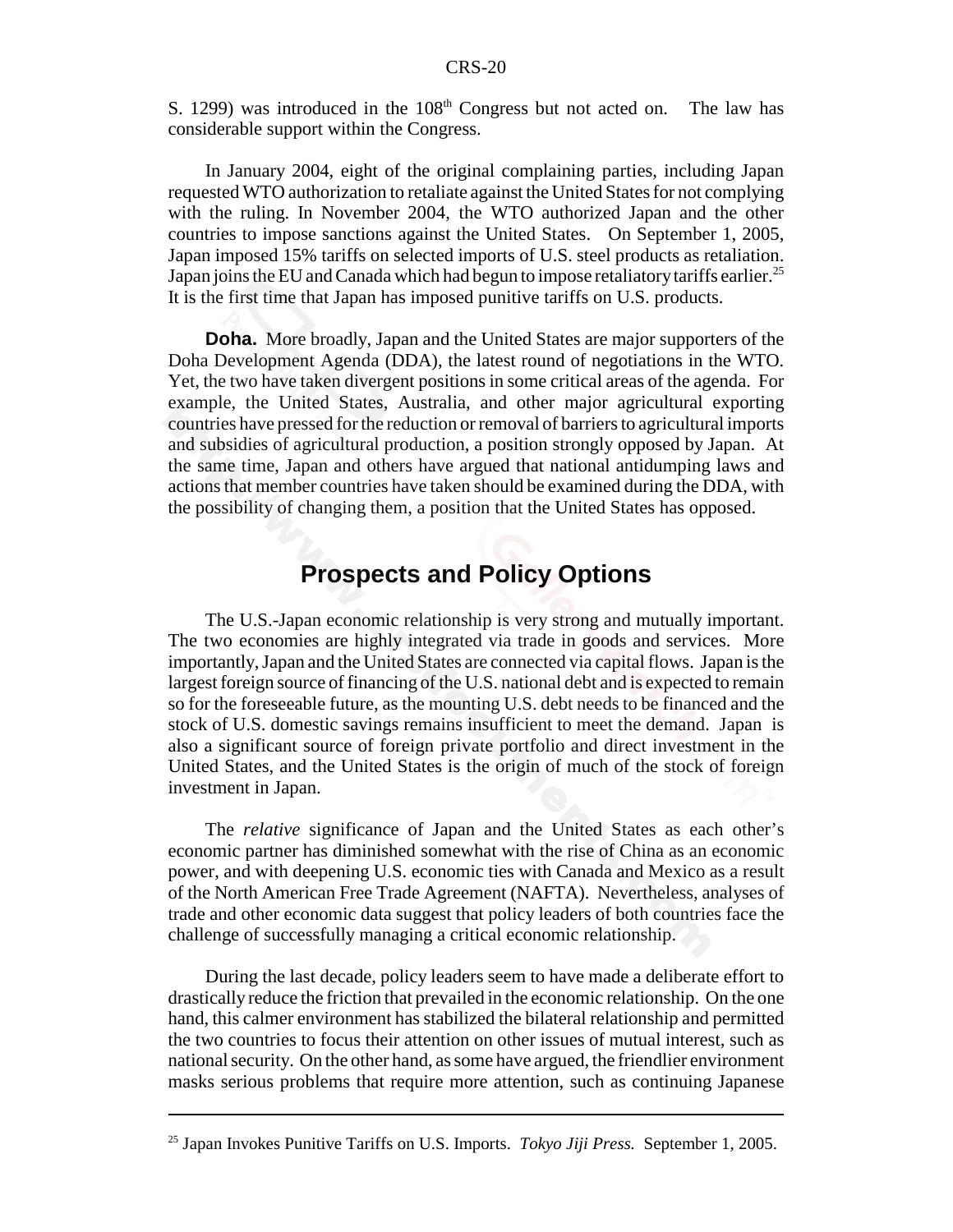failure to resolve long-standing market access barriers to U.S. exports of autos and flat glass, and the continuing presence of bilateral trade imbalances. Failure to resolve any of these outstanding issues could cause friction to heighten between the two countries.

As Japan and the United States continue to manage their economic relationship they have at least three options on how to proceed. These are not necessarily mutually exclusive options but could be employed more or less in tandem.

**WTO Reliance.** One option would be to rely increasingly on the WTO dispute settlement mechanism to resolve bilateral issues by taking more lingering issues to the WTO for resolution.<sup>26</sup> This option could help to promote stability in the bilateral relationship by containing political friction like that which erupted in the 1980s and 1990s. In addition, it could lessen the perception that many Japanese have had that the United States was acting unilaterally in making its demands on Japan to open up its markets and in threatening to limit market access to Japanese exporters in retaliation. The WTO could provide at the least the semblance of neutrality where both countries could anticipate fair treatment by their peers.

A potentially major constraint on the use of this option is the limited scope of the WTO's coverage. A number of longstanding issues in U.S.-Japan economic ties pertains to competition policy, that is, how governments use their authority to ensure fair competition among producers. Although the WTO membership is in the midst of the Doha Development Agenda (DDA) round of negotiations to broaden the WTO rules, they have removed competition policy from the agenda. However, the WTO could be used to resolve issues that come under its purview which may grow as negotiations in the Doha Development Agenda round progress.

**Special Frameworks.** A second option would be to discuss economic ties through a special framework and/or sector-specific agreements. These frameworks allow each country to raise issues that are not subject to international rules but nevertheless cause problems in the relationship. In addition, they provide a forum for officials to address issues before they emerge as full-fledged disputes. However, the record with respect to special frameworks, such as the Market-Oriented Sector-Selective (MOSS) talks and the Structural Impediments Initiative (SII) is mixed. While the United States and Japan have achieved some successes, a number of issues seems to have lingered over the years reappearing in successive frameworks. Similarly, the record of sector-specific agreements, such as flat-glass and autos and auto parts reflects only partial success.

**FTA.** A third option would be for the United States and Japan to form a comprehensive bilateral free trade agreement (FTA). This option might prove attractive because tariffs and other customs restrictions on U.S.-Japan bilateral trade

<sup>&</sup>lt;sup>26</sup> See, for example, C. Fred. Bergsten, Takatoshi Ito, and Marcus Noland, No More Bashing: Building a New Japan-United States Economic Relationship (Washington, D.C.: Institute for International Economics, 2001), arguing that the WTO should play a more important role in U.S. trade policy management with Japan and that "bashing" of Japan no longer has a role.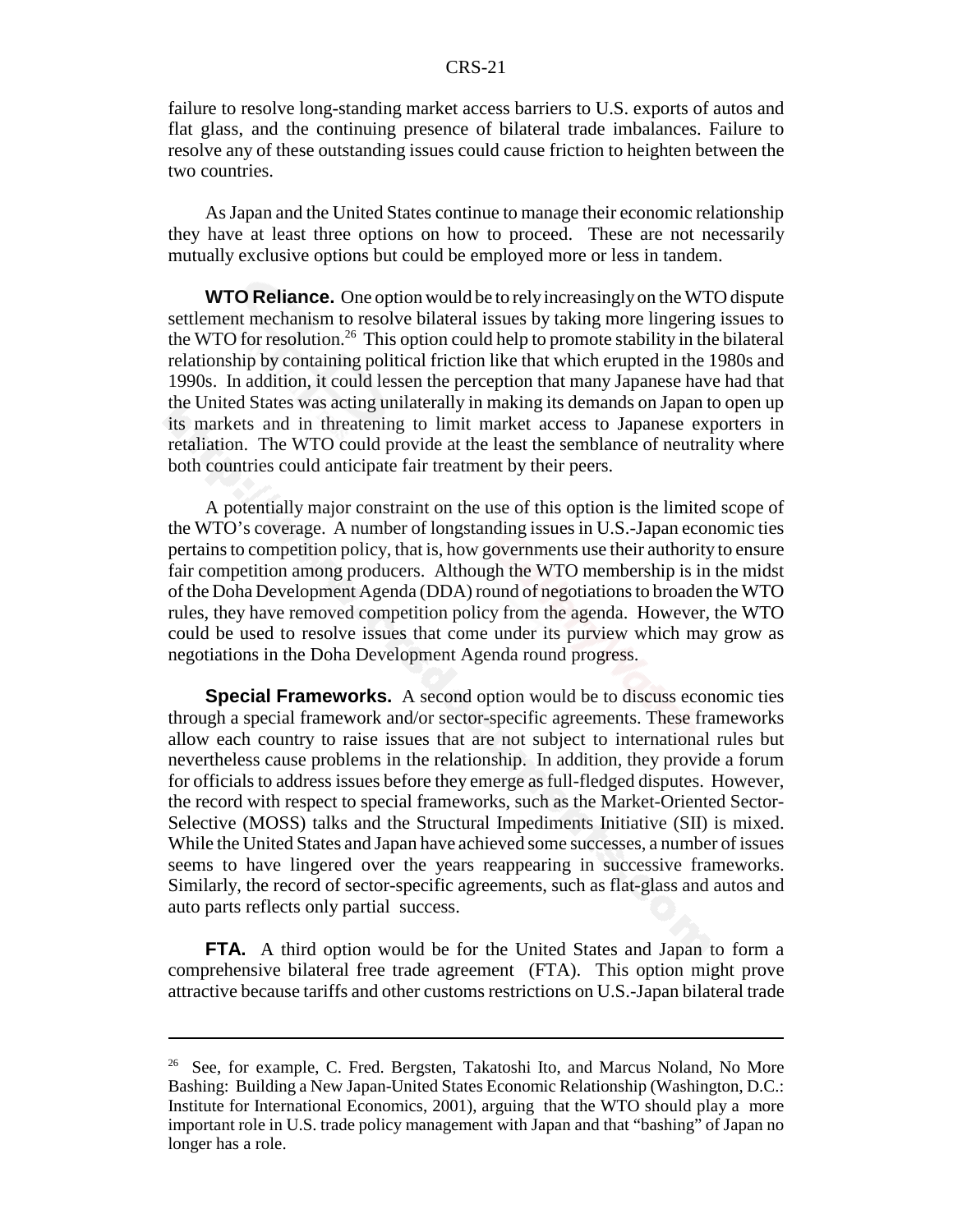are already low or non-existent, providing a foundation on which to build an FTA. In addition, proponents would argue that the two countries could construct the FTA to cover policies and practices that are critical to the relationship. For example, the FTAs that the United States has concluded recently go beyond trade in goods and address services, foreign investment, and intellectual property rights. A U.S.-Japan FTA would fit into current Japanese and U.S. trade strategies to use FTAs to strengthen economic ties with Asian partners.

Critics of the FTA option have pointed out U.S. agricultural producers (and WTO rules) would require that Japan allow free trade to include access to its agricultural markets — a step that it has been very reluctant to take. Critics have also asserted that an FTA between two economic powers such as Japan and the United States could dramatically undermine multilateral efforts in the WTO.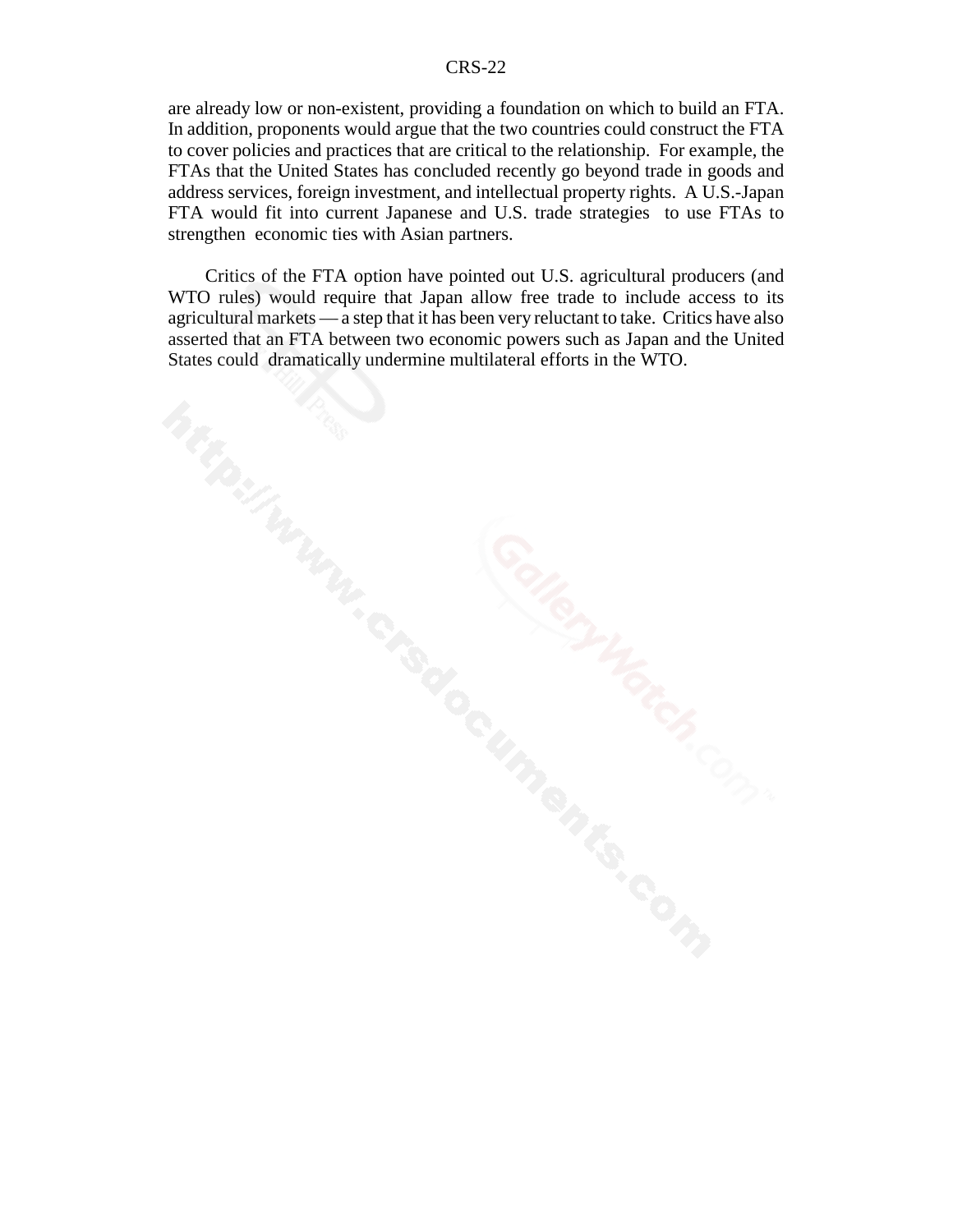# **Appendix A: Managing the U.S.-Japan Economic Relationship — A Brief History**

For the United States and Japan, managing their economic relationship has meant cooperating in areas of mutual agreement and addressing problems in a manner that meets the national interest of each country while maintaining the integrity of the alliance. While the two countries have succeeded in doing this, by and large, trade frictions became heated at times, making relations difficult.

The United States dominated the economic relationship with Japan for many years after World War II. The United States was by far the largest economy in the world, and Japan was dependent on the United States for national security. The United States set the agenda, and the issues on the agenda were driven by the U.S. demands for Japan to curb exports to the United States and/or to remove barriers to U.S. exports and investments.

Until recently the United States and Japan, largely at the instigation of the United States, had used special bilateral frameworks and agreements to conduct their government-to-government economic relations. Some of these mechanisms were designed to address trade and investment barriers in Japan that were product-specific, for example semiconductors and autos, and others were designed "generic" barriers that affected many sectors, the Japanese retail distribution system.

The Reagan Administration introduced the first multi-sector negotiating framework — the Market-Oriented Sector-Specific (MOSS) talks — with Japan in March 1985. The process resulted from discussions between President Reagan and Prime Minister Nakasone to find a way to deal with trade issues that had been clouding the relationship for some time. The initial set of negotiations covered four sectors: telecommunications, medical equipment and pharmaceuticals, forestry products, and electronics. The two countries added auto parts later. The sectors were selected because of the potential for U.S. companies to increase exports to the Japanese markets if the barriers were removed. They were also sectors in which multiple Japanese government barriers to imports existed. The United States and Japan reached agreement in all of the MOSS sectors. A 1988 General Accounting Office (GAO) study concluded that U.S. exports in each of the selected sectors except auto parts increased but that improved market access does not necessarily guarantee huge increases in exports.<sup>27</sup> Macroeconomic trends and other factors also play a role that could trump market access.

In March 1989, President George H.W. Bush with Prime Minister Uno launched the Structural Impediments Initiative (SII) that targeted a broad range of Japanese macroeconomic policies and practices and structural factors that underlay the persistent U.S.-Japan trade imbalances and the inability of U.S. exporters and investors to penetrate or increase their presence the Japanese market. The SII was a pioneering effort in that U.S. negotiators targeted Japanese barriers that were cited

<sup>27</sup> U.S. General Accounting Office, *U.S.-Japan Trade: Evaluation of the Market-Oriented Sector-Selective Talks,* GAO/NSIAD-880205, July 1988. p. 57.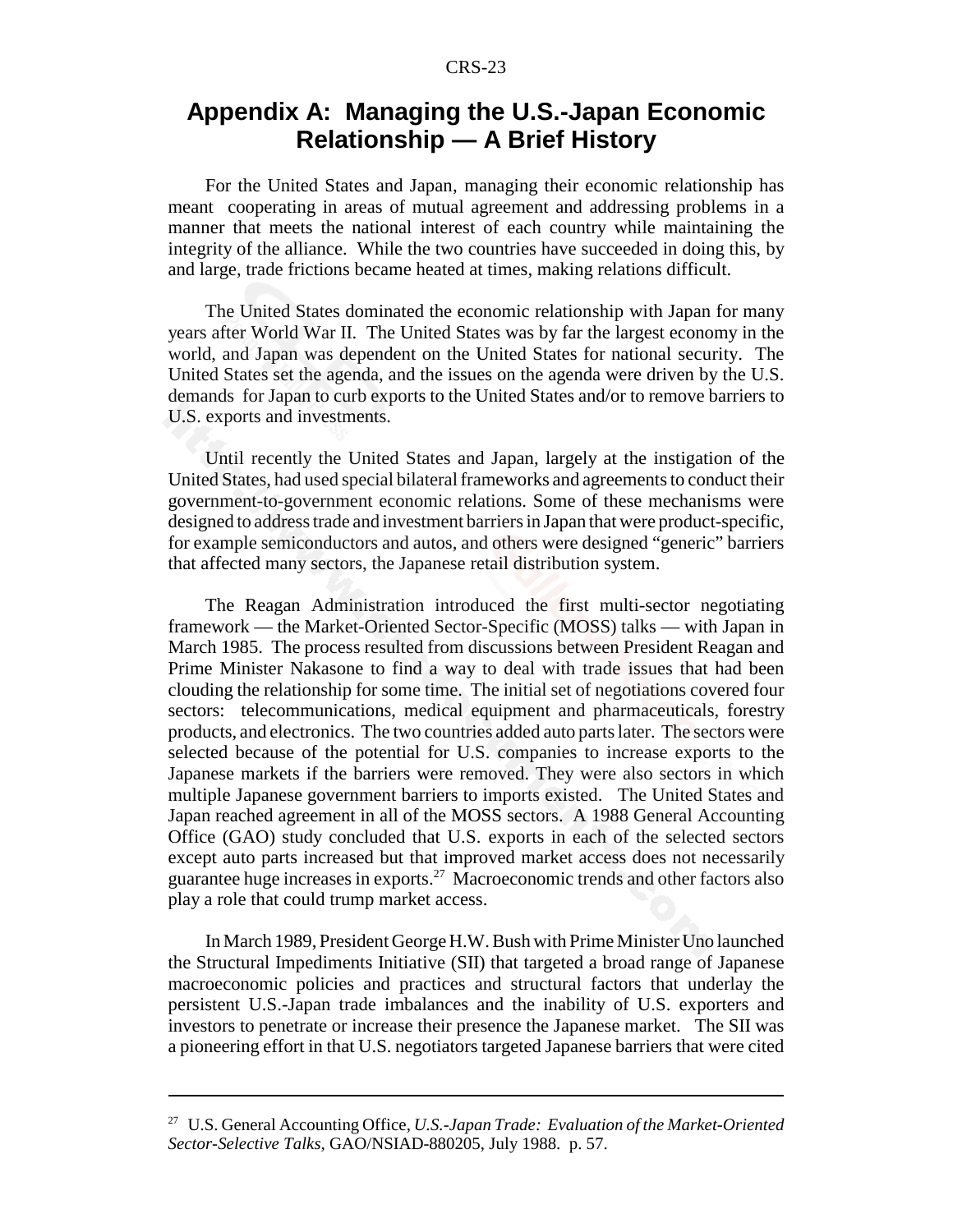by not only American exporters and investors, but also by Japanese academics, business leaders, and politicians. In so doing, the U.S. side sought to increase the possibility of a successful outcome if it had a domestic constituency in Japan that would be working to achieve the same goal. In addition, the targeted policies and practices were ones that were fundamental to Japanese economic life and had not been subject to bilateral negotiation. These targets were: Japan's high savings-low investment imbalance that many economists attribute its perennial current account surpluses; the Japanese retail distribution system, particularly its Large-Retail Store Law that favored small "mom and pop" enterprises at the expense of larger operations, such as Toys R Us; land use policies that inhibited the market entry of new firms and kept land prices high; the *keiretsu* business conglomerates that both Japanese and U.S. experts blamed as a barrier to the entry of new Japanese and foreign firms to the Japanese market; exclusionary business practices, such as the formation of cartels to limit competition; and business pricing practices under which Japanese companies would sell products at a premium in Japan so that they could undersell their competitors in the U.S. market.

 The SII also included U.S. policies and practices, such as the low U.S. savings rate, that Japanese negotiators asserted was a cause of U.S. trade deficits. This element was an attempt to make the format more balanced. However, it was generally understood that the real focus of the SII was Japanese barriers. The SII process operated throughout the four years of the first Bush Administration. U.S. and Japanese negotiators met periodically and reported annually on progress made in resolving the offensive policies and practices. The results of the SII process are mixed. On the one hand, it focused attention of policymakers of both sides on fundamental causes of problems that cut across many sectors and economic activities. The SII is also credited with placing enough pressure on Japan to change its Large-Retail Store Law. Some observers also argued that by selecting policies and practices that many Japanese themselves wanted changed, the United States lessened the unilateral thrust of previous negotiations. On the other hand, many of the problems that had plagued the U.S.-Japan relationship before the SII remain, such as the trade imbalances.

The Clinton Administration negotiated is own bilateral framework with Japan. The "United States-Japan Framework for a New Economic Partnership" borrowed elements from the MOSS and the SII processes by including some sector- specific goals along with overall structural and macroeconomic issues. These goals were included in five "baskets." This framework departed from the others in several important ways. It obligated the President and the Prime Minister to meet at least twice a year to review progress under framework. At the insistence of the Clinton Administration, "objective criteria" were to used to determine whether Japan was fulfilling its obligations under the framework. This element proved highly controversial, and the two countries never agreed on the role the "objective criteria" would play or, for that matter, what they would be. The United States argued the criteria were to be targets Japan was to meet while Japan did not want to be bound by such criteria and argued that the criteria were to be guidelines. The differences over "objective criteria" reached the summit level and strained U.S.-Japan relations.

The United States and Japan reached agreements in most of the areas, including medical equipment procurement, intellectual property rights protection, financial